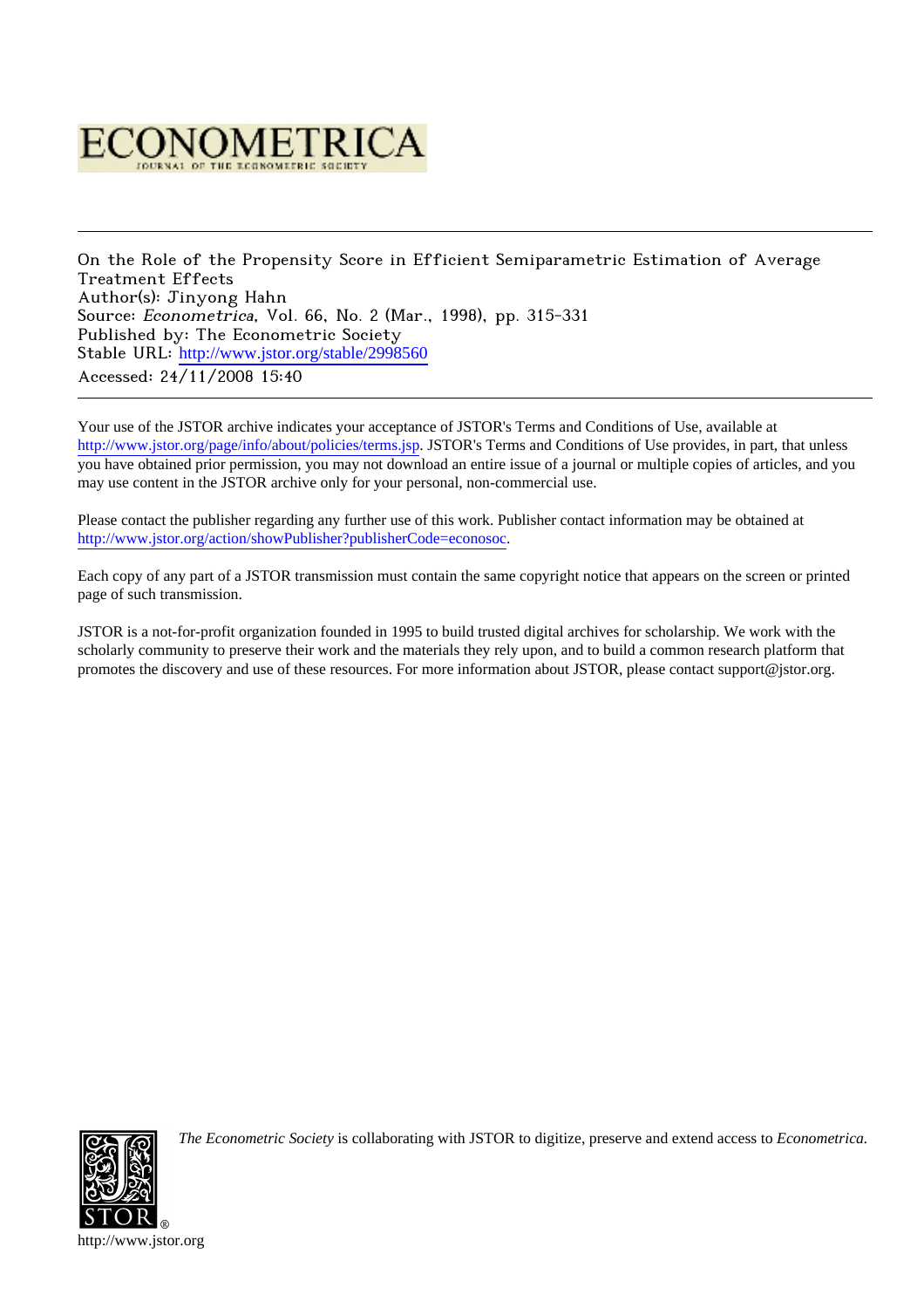# **ON THE ROLE OF THE PROPENSITY SCORE IN EFFICIENT SEMIPARAMETRIC ESTIMATION OF AVERAGE TREATMENT EFFECTS**

# **BY JINYONG HAHN'**

**In this paper, the role of the propensity score in the efficient estimation of average treatment effects is examined. Under the assumption that the treatment is ignorable given some observed characteristics, it is shown that the propensity score is ancillary for estimation of the average treatment effects. The propensity score is not ancillary for estimation of average treatment effects on the treated. It is suggested that the marginal value of the propensity score lies entirely in the "dimension reduction." Efficient semiparametric estimators of average treatment effects and average treatment effects on the treated are shown to take the form of relevant sample averages of the data completed by the nonparametric imputation method. It is shown that the projection on the propensity**  score is not necessary for efficient semiparametric estimation of average treatment effects **on the treated even if the propensity score is known. An application to the experimental data reveals that conditioning on the propensity score may even result in a loss of efficiency.** 

**KEYWORDS: Treatment effect, propensity score, semiparametric efficiency hound.** 

### **1. INTRODUCTION**

**THE CENTRAL PROBLEM IN EVALUATION STUDIES is that any potential outcome that program participants would have received in the absence of the program is**  not observed. Let  $D_i$  denote a dummy variable such that  $D_i = 1$  when treatment is given to the *i*th individual, and  $D_i = 0$  otherwise. Let  $Y_{0i}$  and  $Y_{1i}$  denote potential outcomes when  $D_i = 0$  and  $D_i = 1$ , respectively. We can then say that **the treatment causes the outcome variable of the ith individual to increase by**   $Y_{1i} - Y_{0i}$ . Thus,  $Y_{1i} - Y_{0i}$  can be called the treatment effect for the *i*th individ**ual. Individual treatment effects cannot be observed, though, because we only**  observe  $D_i$  and  $Y_i = D_i Y_{1i} + (1 - D_i) Y_{0i}$ . Because of this *missing data* problem, **attention has been focused on some parameters which can summarize the impact of the program in a meaningful way. Usually, the parameter of interest is formulated in terms of conditional means, presumably because the case for social experimentation implicitly assumes that the mean gain from program participation is the primary object of interest. See Heckman (1992), Clements,** 

**<sup>1</sup> Previous versions of this paper have been circulated under the title "Efficient Semiparametric Estimation of the Average Treatment Effects from the Experimental Data." I appreciate helpful comments from Joshua Angrist, Gary Chamberlain, Whitney Newey, James Powell, Petra Todd, Fannie Tseng, Yoon Jae Whang, a co-editor, two anonymous referees, and seminar participants at Lehigh University, Northwestern University, Penn State University, and the 1996 North American Summer Meeting of the Econometric Society. Guido Imbens inspired this research and deserves a lot more than a usual thank you. Financial support has been provided by the Institute for Economic Research and the Research Foundation of the University of Pennsylvania.**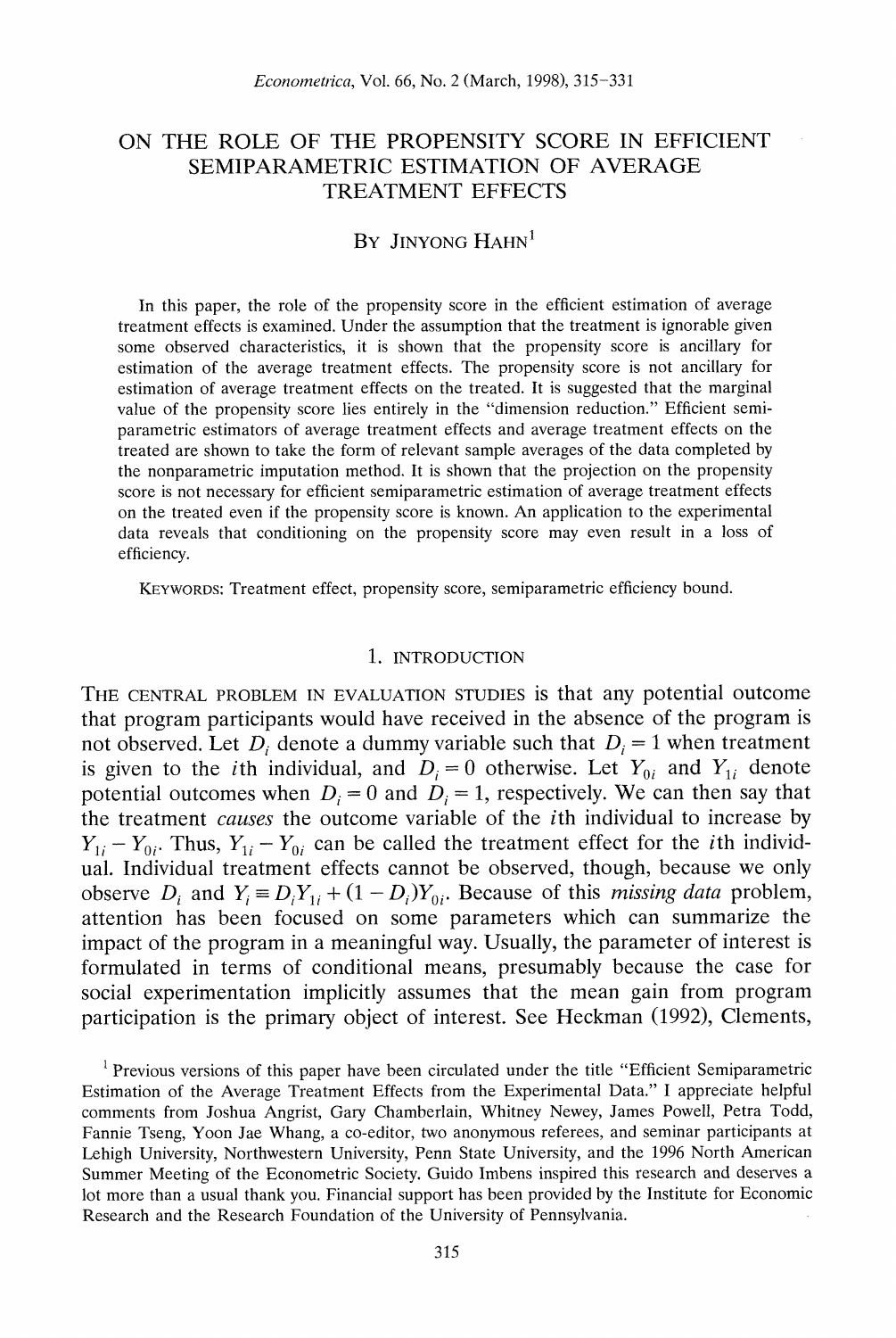**Heckman, and Smith (1993), and Heckman and Smith (1995) for related discus**sion. Thus, the *average treatment effects* 

$$
\beta = E[Y_{1i} - Y_{0i}],
$$

**and the average treatnent effects on the treated** 

$$
\gamma \equiv E[Y_{1i} - Y_{0i} | D_i = 1],
$$

**have received a lot of attention in the literature. For example, Heckman, Ichimura, Smith, and Todd (1995) and Todd (1995) considered the mean impact of job training (for the program participants) on earnings. Angrist (1995a) considered the mean impact of military service (for veterans) on civilian earnings. In a related context, Imbens and Angrist (1994) reinterpreted the IV estimator as the estimator of some local average treatment effects.** 

**Problems of sample selection are common in evaluation studies. Traditionally, two main approaches have been used in the literature to control for the bias: regression-based "control function" methods, predominantly used in econometrics, and "matching" methods, mainly used in statistics. A common feature of both approaches is that the conditional probability of program participation given some observed characteristics, often called the propensity score, plays a crucial role in controlling bias to obtain the estimator of the impact of the program. Many estimators proposed in the econometric literature for evaluating the impact of a social program rely on estimates of this propensity score to control for systematic differences between treatment and comparison groups. Examples include Heckman, Ichimura, Smith, and Todd (1995), Todd (1995), and Angrist (1995a, b). The critical role played by the propensity score in the literature is often motivated by Rosenbaum and Rubin's (1983, 1984) argument.**  They showed that if (i) there exists a variable  $X_i$  (which is always observed) such that  $D_i$  is *ignorable* given  $X_i$ , i.e.,  $D_i$  and  $(Y_{0i}, Y_{1i})$  are independent of each other given  $X_i$ ; and (ii)  $0 < P[D_i = 1 | X_i] < 1$  for all  $X_i$ ; then  $D_i$  and  $(Y_{0i}, Y_{1i})$ **are independent of each other given the propensity score** 

$$
p(x) \equiv P[D_i = 1 | X_i = x].
$$

This in particular implies that  $E[Y_{ii} | p(X_i)] = E[Y_i | D_i = 1, p(X_i)]$  for  $j = 0, 1$ , and **hence,** 

$$
\beta = E\{E[Y_i|D_i = 1, p(X_i)] - E[Y_i|D_i = 0, p(X_i)]\}.
$$

Also observe that conditioning on  $X_i$  has the same effect:

$$
\beta = E\{E[Y_i|D_i = 1, X_i] - E[Y_i|D_i = 0, X_i]\}.
$$

These observations suggest that a consistent estimator of  $\beta$  may be constructed **as a sample average of** 

$$
\hat{E}[Y_i|D_i = 1, p(X_i)] - \hat{E}[Y_i|D_i = 0, p(X_i)] \text{ or}
$$
  

$$
\hat{E}[Y_i|D_i = 1, X_i] - \hat{E}[Y_i|D_i = 0, X_i],
$$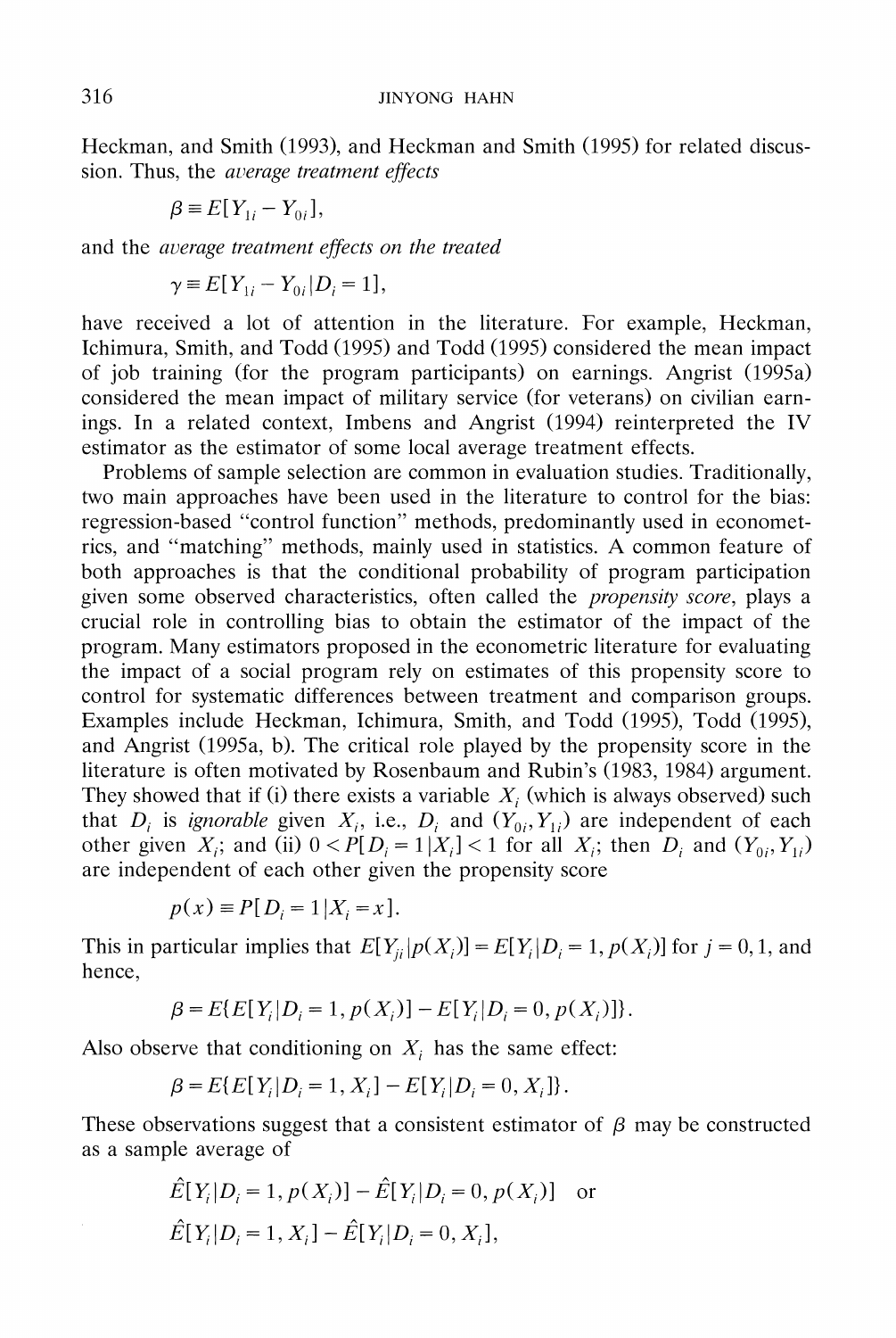where  $\hat{E}[Y_i|D_i, p(X_i)]$  and  $\hat{E}[Y_i|D_i, X_i]$  denote some nonparametric estimators of Y<sub>i</sub> given  $(D_i, p(X_i))$  and  $(D_i, X_i)$ , respectively. Similar observation suggests that a consistent estimator of  $\gamma$  may be constructed as a sample average of the same object over the subsample where  $D_i = 1$ . But because conditioning on the univariate propensity score fully controls for the bias, and because the estima**tion of conditional distribution is more difficult when the dimension of the conditioning variable is large due to the curse of dimensionality, this "dimension reduction" has led many to focus on more reliable estimation of the propensity score.** 

The purpose of this paper is to consider the efficient estimation of  $\beta$  and  $\gamma$ **when the treatment is ignorable given observed characteristics, and to examine the role of the propensity score from an efficiency point of view. This problem is**  not a standard parametric problem because the distribution of  $(Y_{0i}, Y_{1i})$  is not **parametrically specified. The semiparametric efficiency bound, introduced by Stein (1956), and developed by Begun, Hall, Huang, and Wellner (1983) and Bickel, Klaassen, Ritov, and Wellner (1993), among others, provides the semiparametric analog of the Cramer-Rao lower bound. See Newey (1990), for example, for a review on this subject. I calculate the semiparametric efficiency bounds under various assumptions and develop estimates whose asymptotic**  variances achieve these bounds. It turns out that the propensity score  $p(x)$  is ancillary for the estimation of  $\beta$ : the efficiency bound for  $\beta$  under the knowl**edge of the propensity score is the same as the one without knowledge of the propensity score. The knowledge of the propensity score does decrease the**  asymptotic variance bound for  $\gamma$ , though. I provide a heuristic argument that **this added information can be solely attributed to the "dimension reduction" feature of the propensity score.** 

I show that conditioning on the propensity score is not necessary and may even be harmful for the efficient estimation of  $\beta$  and  $\gamma$ . For the case where the **propensity score is not known, I construct efficient estimators which take the forms of some relevant sample averages of the data completed by the nonparametric** *imputation* method based on the nonparametric regression  $X_i$ . Even when the propensity score is known, in which case the asymptotic variance bound for  $\gamma$  is smaller when compared to the case where the propensity score is **not known, it is found that the projection on the propensity score is not necessaiy to achieve the semiparametric efficiency bound. It is then found that conditioning on the propensity score results in a loss of efficiency in the case of**  *experimental data.* 

# **2. EFFICIENCY BOUNDS**

In this section, I calculate the semiparametric efficiency bounds of  $\beta$  and  $\gamma$ , **and examine the role of the propensity score in efficient estimation. Knowledge of the propensity score is shown to add no additional information for estimation**  of  $\beta$ , and hence, the propensity score is *ancillary* for  $\beta$ . For the estimation of  $\gamma$ ,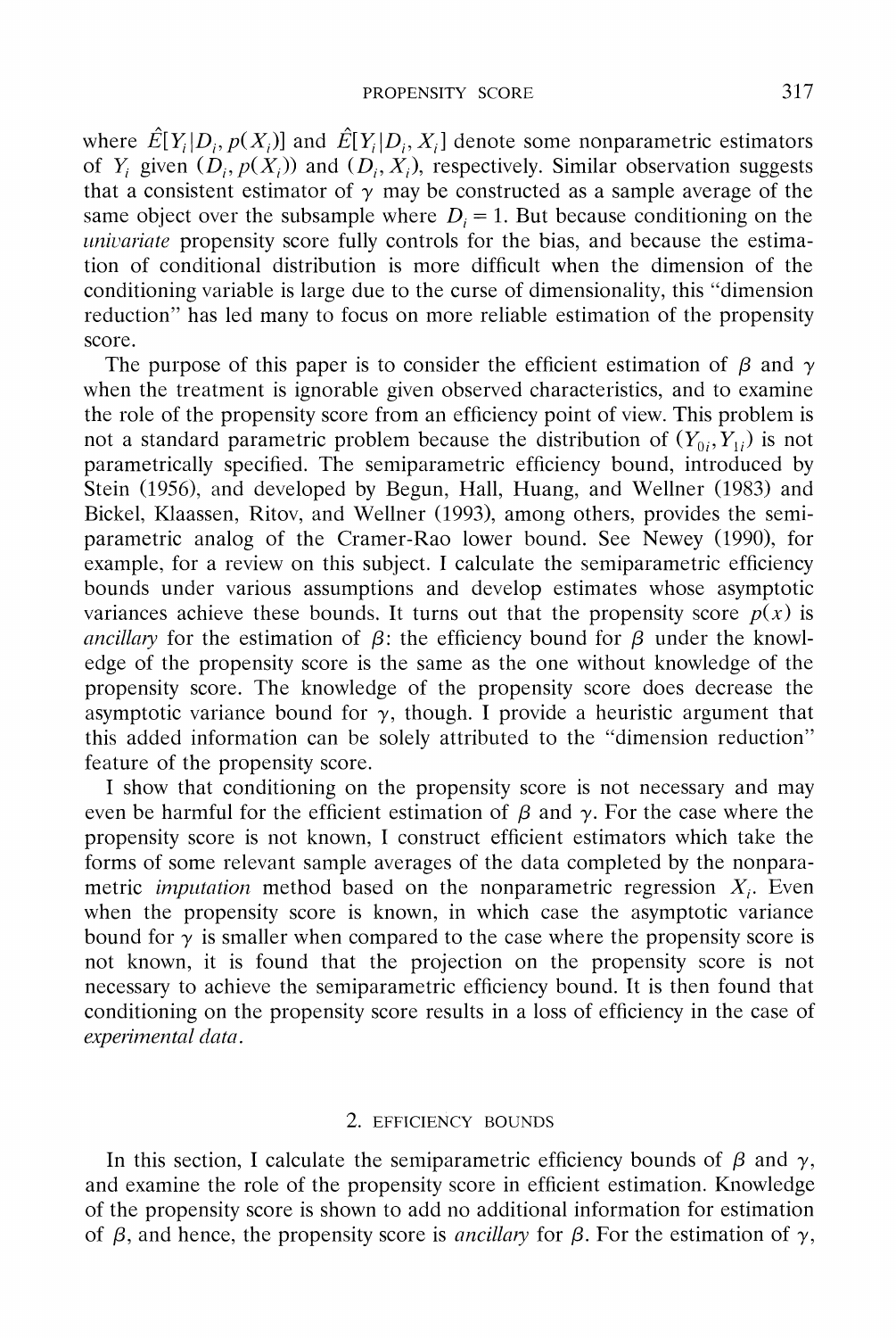**I argue that the marginal value of the propensity score is concentrated solely on the dimension reduction feature.** 

Assume that the treatment is ignorable give some covariates  $X_i$ . Our data set consists of  $(D_i, Y_i, X_i)$   $i = 1, \ldots, n$ , where  $Y_i \equiv D_i Y_{1i} + (1 - D_i) Y_{0i}$ . Notice that we observe only one of  $Y_{0i}$  and  $Y_{1i}$ . Our objects of interest are the average treatment effects  $\beta$  and the average treatment effects on the treated  $\gamma$ . The asymptotic variance bounds for  $\beta$  and  $\gamma$  are calculated in the following theorem. **The semiparametric asymptotic variance bound provides the semiparametric analog of the Cramer-Rao lower bound: no regular estimator sequence has a smaller asymptotic variance.** 

**THEOREM 1:** Under the assumption that  $(Y_{0i}, Y_{1i}) \perp D_i | X_i$ , the asymptotic variance bounds for  $\beta$  and  $\gamma$  are

$$
E\bigg[\frac{\sigma_1^2(X_i)}{p(X_i)} + \frac{\sigma_0^2(X_i)}{1 - p(X_i)} + (\beta(X_i) - \beta)^2\bigg],
$$

**and** 

(1) 
$$
E\left[\frac{p(X_i)\sigma_1^2(X_i)}{p^2} + \frac{p(X_i)^2\sigma_0^2(X_i)}{p^2(1-p(X_i))} + \frac{(\beta(X_i)-\gamma)^2p(X_i)}{p^2}\right],
$$

*respectively, where respectively, where respectively* 

$$
\beta_1(X_i) = E[Y_{1i}|X_i],
$$
  
\n
$$
\beta_0(X_i) = E[Y_{0i}|X_i],
$$
  
\n
$$
\beta(X_i) = \beta_1(X_i) - \beta_0(X_i)
$$
  
\n
$$
\sigma_1^2(X_i) = \text{var}(Y_{1i}|X_i),
$$
  
\n
$$
\sigma_0^2(X_i) = \text{var}(Y_{0i}|X_i),
$$
  
\n
$$
p = E[p(X_i)].
$$

**(Proof in Appendix.)** 

To examine the role of the propensity score in efficient estimation of  $\beta$  and  $\gamma$ , consider the hypothetical situation where the propensity score  $p(\cdot)$  is known while maintaining the assumption that  $(Y_{0i}, Y_{1i}) \perp D_i | X_i$ . The reduction in the **asymptotic variance bounds due to this additional assumption would then indicate the role of propensity score from the efficiency point of view.** 

**THEOREM 2:** Assume that  $(Y_{0i}, Y_{1i}) \perp D_i | X_i$ . Furthermore, assume that the propensity score  $p(\cdot)$  is known. The asymptotic variance bounds for  $\beta$  and  $\gamma$  are **then equal to** 

$$
E\bigg[\frac{\sigma_1^2(X_i)}{p(X_i)} + \frac{\sigma_0^2(X_i)}{1 - p(X_i)} + (\beta(X_i) - \beta)^2\bigg],
$$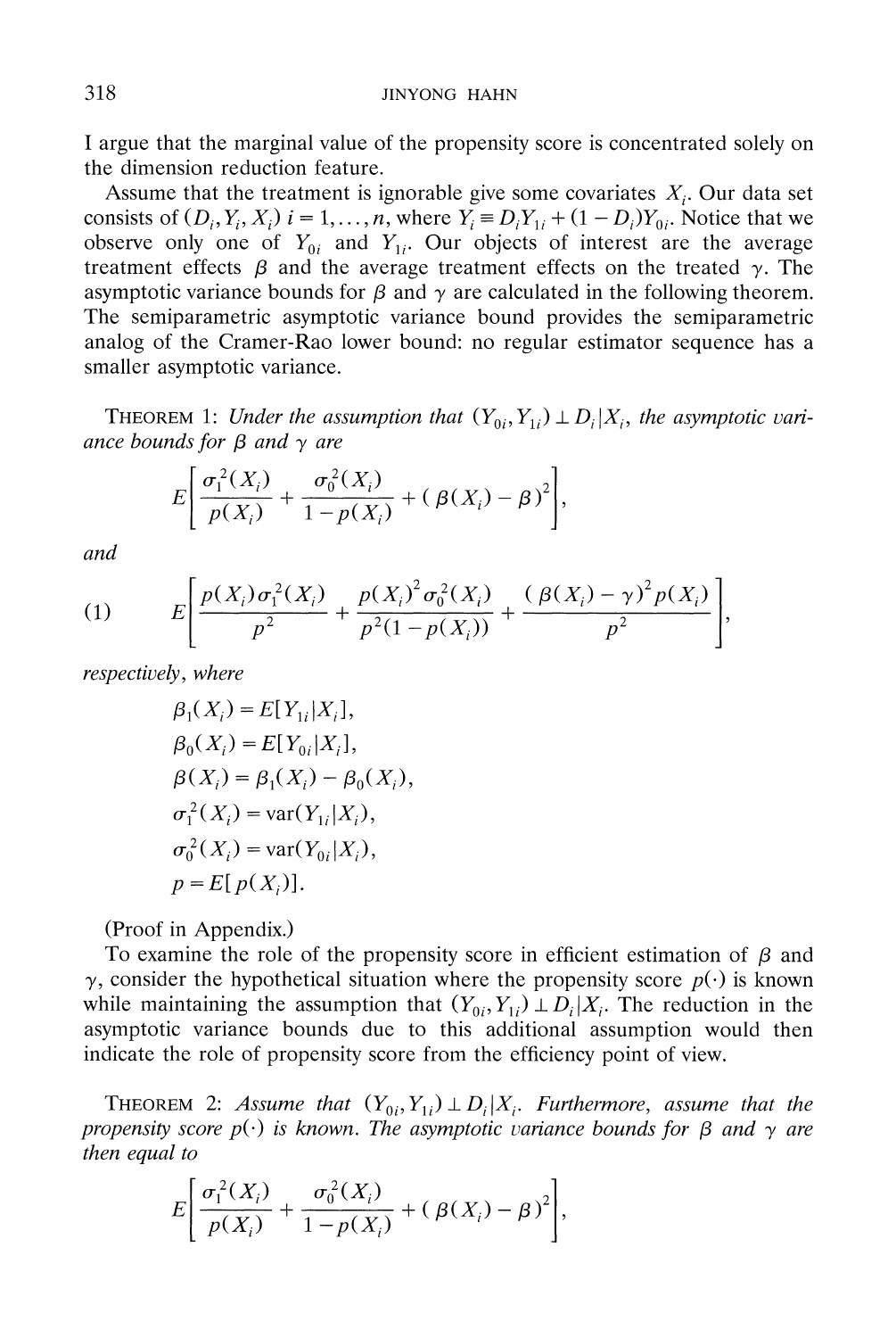**and** 

$$
E\left[\frac{p(X_i)\sigma_1^2(X_i)}{p^2} + \frac{p(X_i)^2\sigma_0^2(X_i)}{p^2(1-p(X_i))} + \frac{(\beta(X_i)-\gamma)^2p^2(X_i)}{p^2}\right]
$$

**respectively.** 

**(Proof in Appendix.)** 

**A comparison of asymptotic variance bounds in Theorems 1 and 2 shows that**  the propensity score does not play any role in the estimation of  $\beta$ : the **knowledge of the propensity score does not decrease the asymptotic variance**  bound. In this sense, the propensity score is *ancillary* for the estimation of  $\beta$ . **On the other hand, knowledge of the propensity score clearly plays some role**  for the estimation of  $\gamma$ : it reduces the asymptotic variance bound by

(2) 
$$
E\left[\frac{(\beta(X_i) - \gamma)^2 p(X_i)(1 - p(X_i))}{p^2}\right]
$$

**which can be interpreted as the marginal value of the propensity score. Because the propensity score is not known in many realistic circumstances, this marginal value can only tell us the hypothetical marginal benefit.** 

**One might also ask the marginal value of the "dimension reduction" due to**  the propensity score. To be more specific, suppose that  $X_i$  has a continuous distribution, and the support  $\mathscr X$  of  $X_i$  is a union of the equivalence classes  $\mathscr X_\alpha$ such that the propensity score is equal to  $\alpha$  on each  $\mathcal{X}_{\alpha}$ . Suppose that we can **identify such equivalence classes, although we do not know the propensity score itself. Observe that the knowledge of such equivalence classes amounts to the "dimension reduction" often associated with Rosenbaum and Rubin (1983, 1984). What is the marginal value of such knowledge? It is clear that knowledge**  of the equivalence classes should not add any information in estimation of  $\beta$ : **the marginal value (in terms of asymptotic variance bound) of the propensity**  score itself was zero. For the estimation of  $\gamma$ , I do not yet know how to compute **the efficiency bound under this generality. Instead, I consider a simple case which suggests that the marginal value of the propensity score entirely consists of the "dimension reduction." I consider an extreme example where the propen**sity score is constant over  $\mathcal X$ . This is the case of random treatment assignment. Observe that  $\beta = \gamma$  in this case.

**THEOREM** 3: Assume that  $(Y_{0i}, Y_{1i}) \perp D_i | X_i$ . Furthermore, assume that the propensity score  $p(\cdot)$  is equal to some unknown constant p. The asymptotic variance *bound for* $\beta = \gamma$ *is equal to* 

$$
E\bigg[\frac{\sigma_1^2(X_i)}{p} + \frac{\sigma_0^2(X_i)}{1-p} + (\beta(X_i) - \beta)^2\bigg].
$$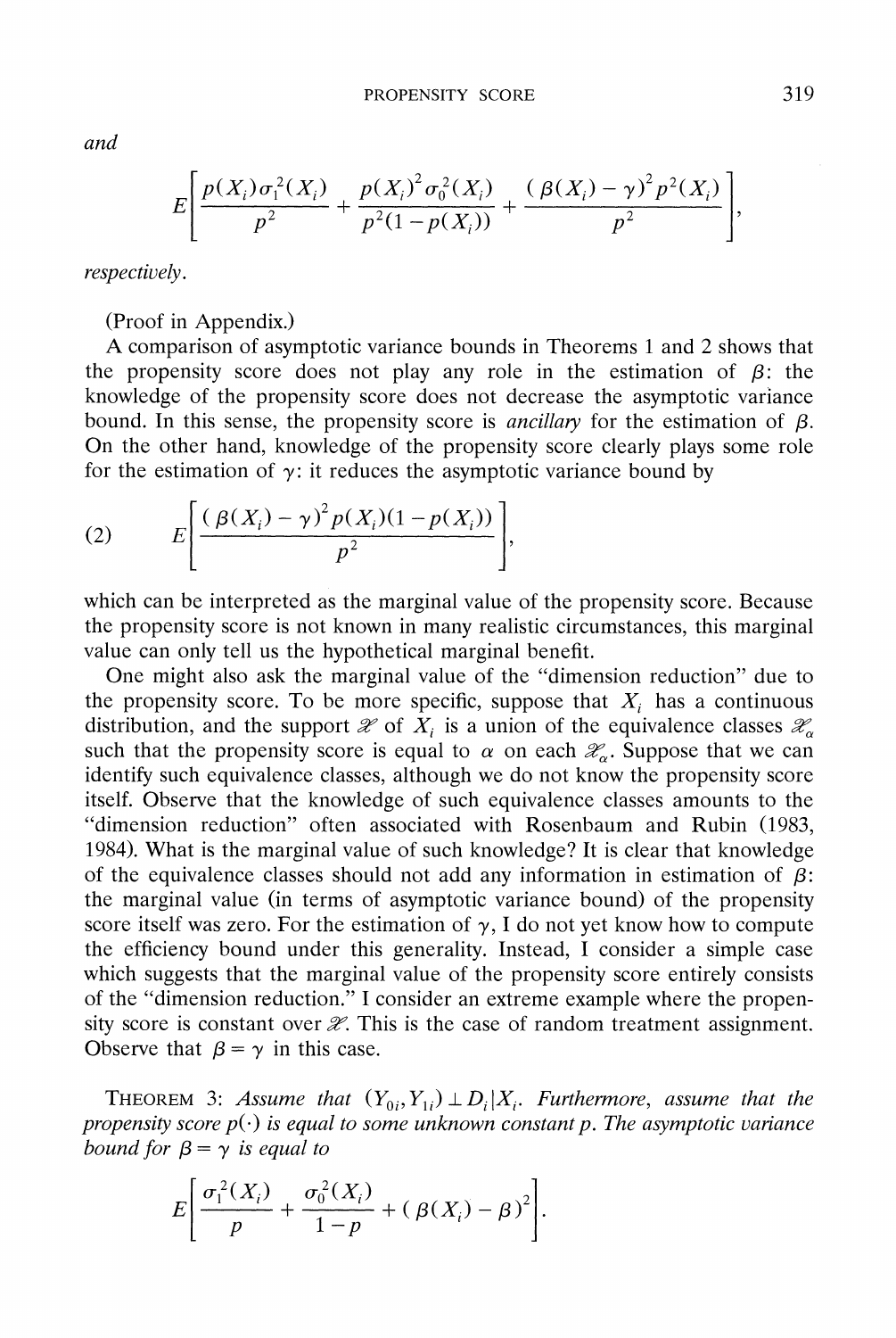**(Proof in Appendix.)** 

Now, consider the variance bounds in Theorem 1 for the case where  $p(\cdot) = p$ . We can see that the bound for  $\beta$  equals

(3) 
$$
E\left[\frac{\sigma_i^2(X_i)}{p} + \frac{\sigma_0^2(X_i)}{1-p} + (\beta(X_i) - \beta)^2\right],
$$

and that for  $\gamma$  equals

(4) 
$$
E\left[\frac{\sigma_1^2(X_i)}{p} + \frac{\sigma_0^2(X_i)}{1-p} + \frac{(\beta(X_i) - \beta)^2}{p}\right].
$$

**These are the bounds if we do not know that the data are generated by the random treatment assignment. A comparison of (3) with the bound in Theorem 3** suggests that the bound for  $\beta$  does not change even if we know that the data **are generated by random treatment assignment. This is hardly surprising when viewed against Theorem 2: the marginal value of the propensity score, which in this case is the knowledge that the data are generated by the random treatment**  assignment *and* the knowledge of the probability of treatment, is zero for  $\beta$ . **Thus, the marginal value of the former knowledge should also be zero. Now, compare (4) with the bound in Theorem 3. The difference between them,** 

$$
E\bigg[\frac{1-p}{p}(\beta(X_i)-\beta)^2\bigg],
$$

indicates the marginal value (in the estimation of  $\gamma$ ) of the knowledge that the **data are generated by the random treatment assignment, or the marginal value of the dimension reduction. It turns out that this marginal value equals (2) when**   $p(\cdot) = p$ . In other words, the marginal value (in the estimation of  $\gamma$ ) of the **knowledge of the propensity score entirely consists of the marginal value of dimension reduction.** 

# **3. EFFICIENT ESTIMATION**

Having calculated efficiency bounds for  $\beta$  and  $\gamma$ , it is of interest to develop **estimators which achieve these bounds. The estimators take the forms of some relevant sample averages from the data completed by the nonparametric impu**tation method based on the projection on  $X_i$ . I then consider estimation of  $\gamma$ **when the propensity score is known, in which case the asymptotic variance bound is decreased, and argue that conditioning on the propensity score is not necessary for efficient estimation. Finally, I argue that conditioning on the propensity score may even be harmful in efficient estimation by considering the random treatment assignment where the propensity score is constant, under**  which case projection on the propensity score is equivalent to taking the **marginal expectation.**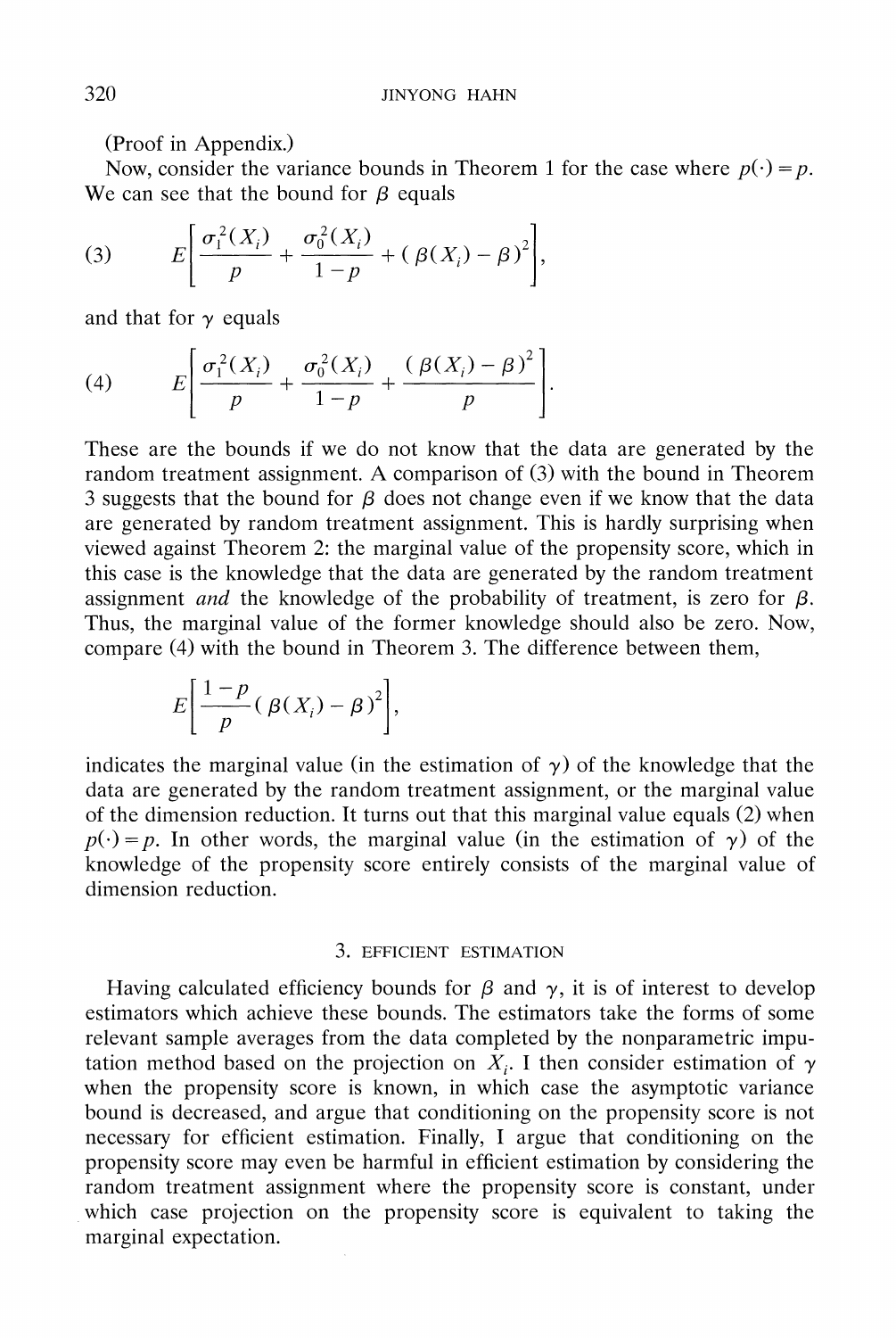**Notice that the original data set contains some missing values because only**  one of  $Y_{1i}$  and  $Y_{0i}$  are observed. If both were observed, then the sample average of the difference  $Y_{1i} - Y_{0i}$  would consistently estimate  $\beta$ , and the sample average of the difference  $Y_{1i} - Y_{0i}$  over a subsample where  $D_i = 1$  would **consistently estimate y.** 

The nonparametric imputation method *imputes* the missing values of  $Y_{1i}$  and  $Y_{0i}$  using their conditional expectation given  $X_i$ . In general, these conditional expectations are not identified. But the ignorability of  $D_i$  given  $X_i$  helps us to **identify them. Because we have** 

$$
E[D_iY_i|X_i] = E[D_iY_{1i}|X_i] = E[D_i|X_i]E[Y_{1i}|X_i] = E[D_i|X_i] \beta_1(X_i),
$$

we can identify  $\beta_1(X_i)$  by  $E[D_iY_i|X_i]/E[D_i|X_i]$ . Similarly, we can identify  $\beta_0(X_i)$ . Even though  $E[D_iY_i|X_i]$ ,  $E[(1-D_i)Y_i|X_i]$ , and  $E[D_i|X_i]$  are not exactly **known in the sample, we can use various nonparametric regression techniques**  to consistently estimate them. Let  $\hat{E}[D_iY_i|X_i]$ ,  $\hat{E}[(1-D_i)Y_i|X_i]$ , and  $\hat{E}[D_i|X_i]$ **denote the corresponding nonparametric regression estimators. We can then fill**  in the missing values of  $Y_{1i}$  and  $Y_{0i}$  by

$$
\hat{\beta}_1(X_i) \equiv \frac{\hat{E}[D_i Y_i | X_i]}{\hat{E}[D_i | X_i]} \quad \text{and} \quad \hat{\beta}_0(X_i) \equiv \frac{\hat{E}[(1 - D_i)Y_i | X_i]}{1 - \hat{E}[D_i | X_i]},
$$

**respectively. With this "nonparametric imputation," we have a "complete" data**  set, where we "observe"  $\overline{Y}_{1i} = D_i Y_i + (1 - D_i) \beta_1(X_i)$  under "treatment," and  $\hat{Y}_{0i} = (1 - D_i)Y_i + D_i \hat{\beta}_0(X_i)$  under "control." Our "complete" data set thus **consists of**  $(\hat{Y}_{1i}, \hat{Y}_{0i}, D_i, X_i)$ ,  $i = 1, \ldots, n$ , and we can estimate  $\beta$  and  $\gamma$  by

$$
\hat{\beta} = \frac{1}{n} \sum_{i} (\hat{Y}_{1i} - \hat{Y}_{0i}) \quad \text{and} \quad \hat{\gamma} = \frac{(1/n)\sum_{i} D_i \cdot (\hat{Y}_{1i} - \hat{Y}_{0i})}{(1/n)\sum_{i} D_i}
$$

Notice that we may consistently estimate  $\beta$  and  $\gamma$  by the sample averages of  $\beta_1(X_i) - \beta_0(X_i)$  over the entire sample and over the subsample where  $D_i = 1$ , respectively, if  $(\beta_1(X_i), \beta_0(X_i))$  were observed. Because they are not, we may **use** 

$$
\tilde{\beta} = \frac{1}{n} \sum_{i} (\hat{\beta}_1(X_i) - \hat{\beta}_0(X_i)) \text{ and}
$$

$$
\tilde{\gamma} = \frac{(1/n)\sum_{i} D_i \cdot (\hat{\beta}_1(X_i) - \hat{\beta}_0(X_i))}{(1/n)\sum_{i} D_i}
$$

**instead. Because these estimators are based on the data set where the missing**  values of  $\beta_1(X_i)$  and  $\beta_0(X_i)$  are imputed by the nonparametric regression **method, they can also be interpreted as nonparametric imputation based estimators.**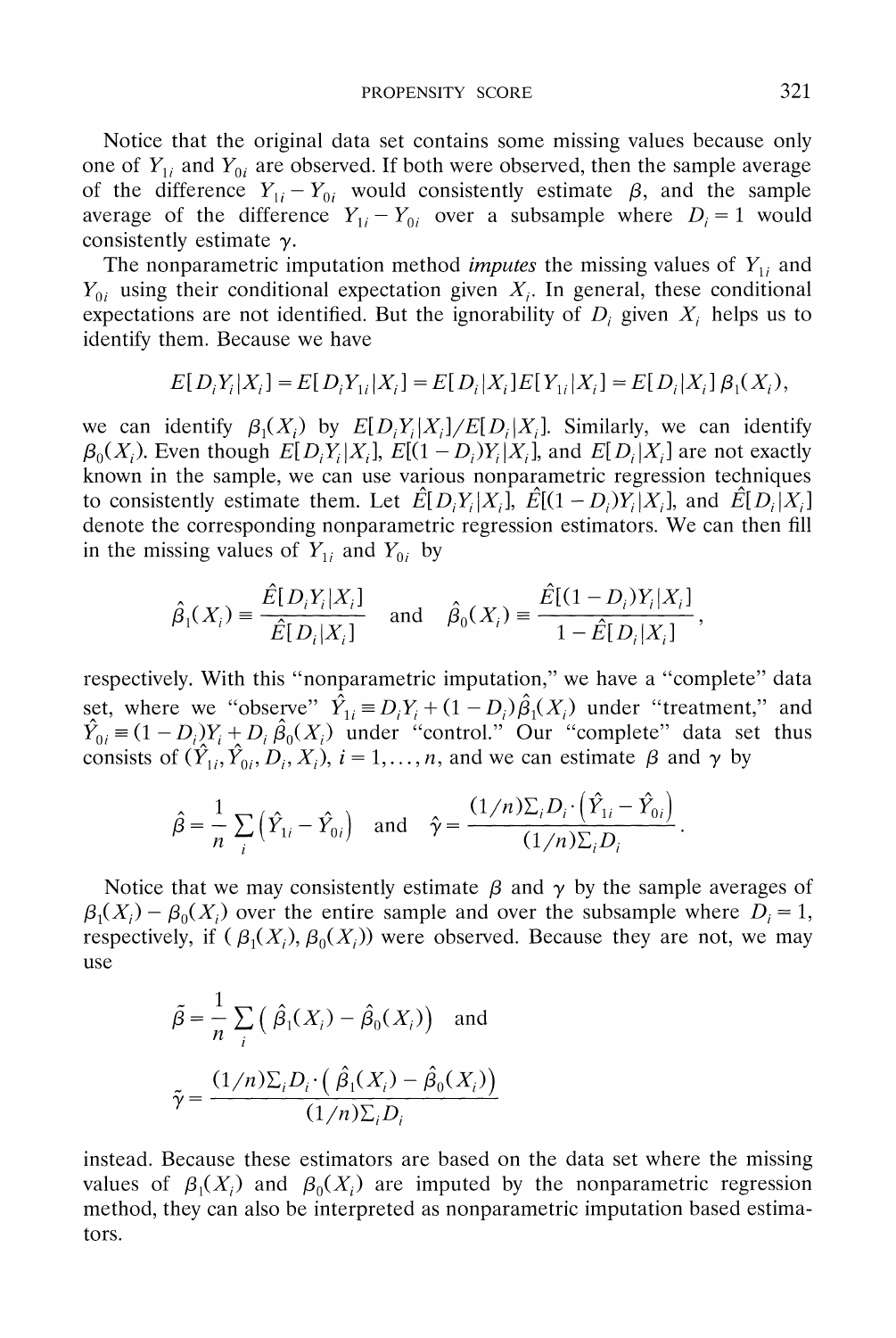If the estimators are  $\sqrt{n}$ -consistent and asymptotically normal, we can use **Newey's (1994) argument to show that the asymptotic variances of**  $\sqrt{n}(\hat{\beta} - \beta)$ and  $\sqrt{n}(\tilde{\beta}-\beta)$  are equal to each other and equal to

$$
E\bigg[\frac{\sigma_1^2(X_i)}{p(X_i)} + \frac{\sigma_0^2(X_i)}{1 - p(X_i)} + (\beta(X_i) - \beta)^2\bigg].
$$

**Similarly, we can show that the asymptotic variances of**  $\sqrt{n}(\hat{\gamma} - \gamma)$  **and**  $\sqrt{n}(\tilde{\gamma} - \gamma)$ **are equal to each other and equal to** 

$$
E\left[\frac{p(X_i)\sigma_1^2(X_i)}{p^2} + \frac{p(X_i)^2\sigma_0^2(X_i)}{p^2(1-p(X_i))} + \frac{(\beta(X_i)-\gamma)^2p(X_i)}{p^2}\right].
$$

**From Theorem 1, it follows that**  $\hat{\beta}$  **and**  $\tilde{\beta}$  **are efficient for**  $\beta$ **, and**  $\hat{\gamma}$  **and**  $\tilde{\gamma}$  **are efficient for y.** 

**PROPOSITION** 4: Assume that  $(Y_{0i}, Y_{1i}) \perp D_i | X_i$ . Then,  $\hat{\beta}$  and  $\tilde{\beta}$  are efficient semiparametric estimators for  $\beta$ , and  $\hat{\gamma}$  and  $\tilde{\gamma}$  are efficient semiparametric estima**tors for y.** 

**(Proof in Appendix.)** 

**Proposition 4 does not provide any regularity conditions. Neither does it tell us any specific nonparametric regression estimation to be used. In the case**  where  $X_i$  has a finite support, it is trivial to fill the gap. Notice that, if we can **take** 

$$
\hat{E}[D_i Y_i | X_i = x] = \frac{\sum_i D_i Y_i \cdot 1(X_i = x)}{\sum_i 1(X_i = x)},
$$
  

$$
\hat{E}[(1 - D_i) Y_i | X_i = x] = \frac{\sum_i (1 - D_i) Y_i \cdot 1(X_i = x)}{\sum_i 1(X_i = x)},
$$

**and** 

$$
\hat{E}[D_i|X_i = x] = \frac{\sum_i D_i \cdot 1(X_i = x)}{\sum_i 1(X_i = x)},
$$

**the usual argument will establish the asymptotic distribution.** 

**THEOREM 5:** Assume that  $(Y_{0i}, Y_{1i}) \perp D_i | X_i$ . Furthermore, assume that  $X_i$  has a known finite support. Then,  $\hat{\beta}$  and  $\tilde{\beta}$  are efficient semiparametric estimators for  $\beta$ , and  $\hat{\gamma}$  and  $\tilde{\gamma}$  are efficient semiparametric estimators for  $\gamma$ .

## **(Proof omitted.)**

When  $X_i$  has a continuous distribution, we can choose a variety of nonpara**metric estimators. When these estimators are computed by the series estimation, we can find some regularity conditions under which the nonparametric imputa-**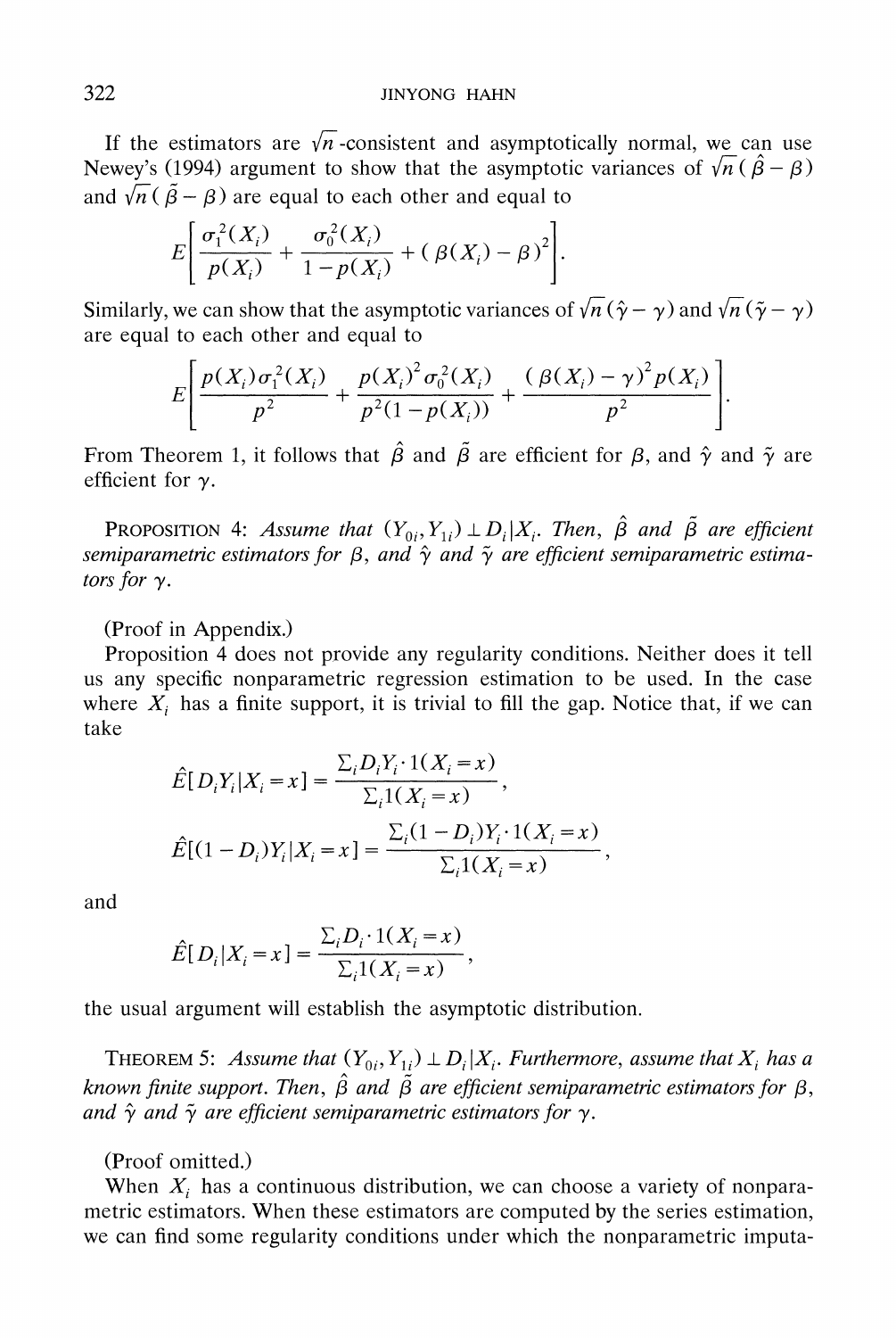**tion based estimators are asymptotically normal.2 To obtain a series estimator of**   $E[Y_i|X_i = x]$ , for example, we take

$$
p^{K}(x) = (p_{1K}(x), ..., p_{KK}(x))',
$$
  
\n
$$
y = (Y_{1}, ..., Y_{n})',
$$
  
\n
$$
p^{K} = [p^{K}(X_{1}), ..., p^{K}(X_{n})]',
$$
 and  
\n
$$
\hat{E}[Y_{i}|X_{i} = x] = p^{K}(x)\hat{\pi}, \quad \hat{\pi} = (p^{K}p^{K})^{-}p^{K}y.
$$

**Let** 

$$
u_{1i} = D_i Y_i - p(X_i) \beta_1(X_i),
$$
  
\n
$$
u_{2i} = (1 - D_i) Y_i - (1 - p(X_i)) \beta_0(X_i),
$$
  
\n
$$
u_{3i} = D_i - p(X_i).
$$

**THEOREM 6:** Assume that  $(Y_{0i}, Y_{1i}) \perp D_i | X_i$ . Furthermore, assume that:

(i)  $E[u_{ki}^2|X_i]$  is bounded for  $k = 1, 2, 3$ ;

(ii) the support of  $X_i$  is a Cartesian product of compact intervals  $\prod_{i=1}^r [x_{i}, x_{ui}]$ ;

(iii) the density of  $X_i$  is bounded below by  $C \prod_{i=1}^{r} [(x - x_{ij})(x_{ui} - x)]^{\nu}$  for some  $C > 0$ , and  $p_{kK}(x)$  are the products of polynomials that are orthonormal with **respect to**  $\prod_{j=1}^{r}[(x-x_{1j})(x_{1i}-x)]^{v}$ ;

(iv)  $p(x)$ ,  $\beta_1(x)$ ,  $\beta_0(x)$  are continuously differentiable of all orders;

(v)  $K = n^{\varepsilon}$  for some  $\varepsilon > 0$ , and  $K^{7+4\nu}/n \rightarrow 0$ .

Then,  $\hat{\beta}$  and  $\tilde{\beta}$  are efficient semiparametric estimators for  $\beta$ , and  $\hat{\gamma}$  and  $\tilde{\gamma}$  are efficient semiparametric estimators for  $\gamma$ .

**(Proof in Appendix.)** 

**It seems that imputation is unavoidable even for the experimental data**  case. Consider regressing  $Y_i - \hat{E}[Y_i|X_i]$  on  $D_i - \hat{E}[D_i|X_i]$ , where  $\hat{E}[Y_i|X_i]$  and  $E[D_i|X_i]$  are some nonparametric estimators of  $E[Y_i|X_i]$  and  $E[D_i|X_i]$ . Call **this estimator**  $\hat{\beta}_{SL}$ **. The probability limit of**  $\hat{\beta}_{SL}$  **equals** 

$$
\frac{E[(Y_i - E[Y_i|X_i])(D_i - E[D_i|X_i])]}{E[(D_i - E[D_i|X_i])^2]} = \beta.
$$

**This is an estimator due to Robinson (1988) for the partially linear semiparametric regression model. The asymptotic variance var<sub>a</sub>**  $(\hat{\beta}_{SL})$  **of**  $\hat{\beta}_{SL}$ **, computed using Newey's (1994) machinery, equals** 

$$
E\left[\frac{\sigma_1^2(X_i)}{p}\right] + E\left[\frac{\sigma_0^2(X_i)}{1-p}\right] + \left(\frac{1}{p(1-p)} - 3\right) \cdot \text{var}(\beta(X_i)).
$$

<sup>2</sup> In practice, it can be extremely difficult to construct a series  $p_{K1}(\cdot), \ldots, p_{KK}(\cdot)$  such that **Condition 3 in Theorem 6 is satisfied. This condition should thus be viewed as a "high level" assumption. I thank an anonymous referee who pointed it out.**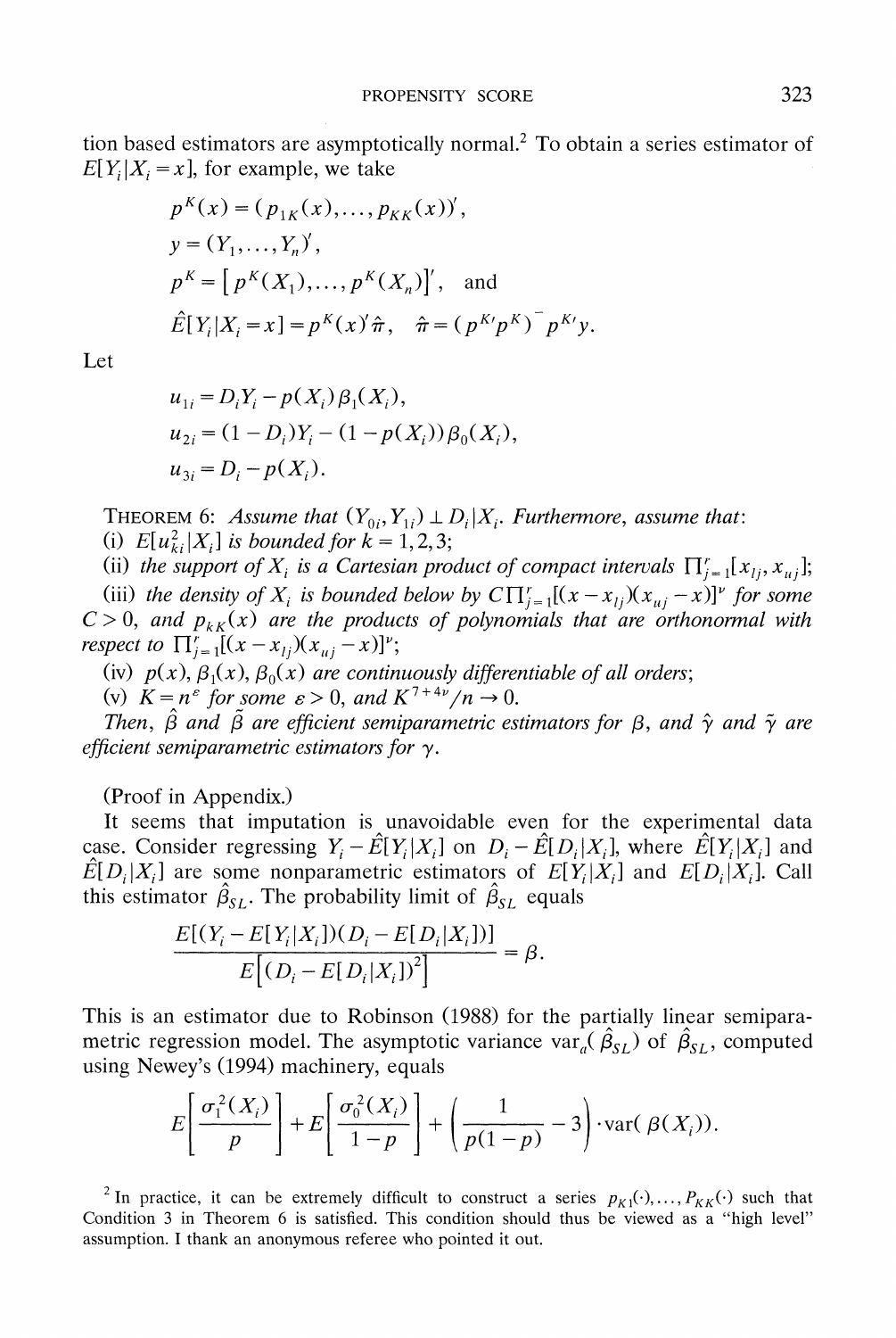**Because** 

$$
\operatorname{var}_a\left(\hat{\beta}_{SL}\right)-\operatorname{var}_a\left(\hat{\beta}\right)=\left(\frac{1}{p(1-p)}-4\right)\cdot\operatorname{var}(\beta(X_i))\geq 0,
$$

 $\hat{\beta}_{SL}$  is not an efficient estimator.

It was seen that the propensity score is ancillary for estimation of  $\beta$ . On the other hand, the propensity score is not ancillary for  $\gamma$ , but its value is solely **concentrated on the "dimension reduction" feature. Thus, it is of interest to ask**  whether the projection on the propensity score instead of  $X_i$  is necessary to attain the efficiency bound in the estimation of  $\gamma$ . Although the propensity score **is unknown in many realistic situations, many estimators in the literature use the nonparametric regression estimation of some conditional expectation on the propensity score to exploit the "dimension reduction" feature of the propensity score.** I argue that an efficient estimator for  $\gamma$  does not have to use the **projection on the propensity score even when the propensity score is known. Because the sole value of the propensity score seems to be its "dimension reduction" feature, it can be inferred that the "dimension reduction" does not imply the necessity of the projection on the propensity score.** 

**PROPOSITION 7:** Assume that  $(Y_{0i}, Y_{1i}) \perp D_i | X_i$ . Furthermore, assume that the propensity score  $p(\cdot)$  is known. Then, the estimator

$$
\frac{1}{n}\sum_{i}p(X_i)\cdot\left(\frac{\hat{E}[D_iY_i|X_i]}{\hat{E}[D_i|X_i]}-\frac{\hat{E}[(1-D_i)Y_i|X_i]}{1-\hat{E}[D_i|X_i]}\right)\left/\frac{1}{n}\sum_{i}p(X_i)\right.
$$

is efficient for the estimation of  $\gamma$ .

**(Proof in Appendix.)** 

**I now argue that the projection on the propensity score may even be harmful**  for the estimation of  $\beta = \gamma$  by considering the experimental data case. As for **efficient estimation, we would want to use the estimator which is efficient when the propensity score is known, because the marginal role of the propensity score**  is purely contained in the "dimension reduction." Observe that  $\tilde{\beta}$ , which is an efficient estimator for  $\beta$  with or without the knowledge of the propensity score, is still efficient for  $\beta$ . As for the estimation of  $\gamma$  with the knowledge of the **propensity score, we observe that the estimator developed in Proposition 7**  reduces to  $\tilde{\beta}$  when the propensity score is constant. Note that we would not want to use  $\tilde{\gamma}$ , because it is efficient only when the propensity score is unknown **and does not make use of the "dimension reduction."** 

**Now, consider the projection on the propensity score. Because the propensity score is a constant, the projection on the propensity is equivalent to the marginal expectation. Thus, the idea of conditioning on the propensity score leads us to consider the difference of the sample averages as our estimator. Call**  such an estimator  $\hat{\beta}_{OLS}$ . It can easily be shown that the asymptotic variance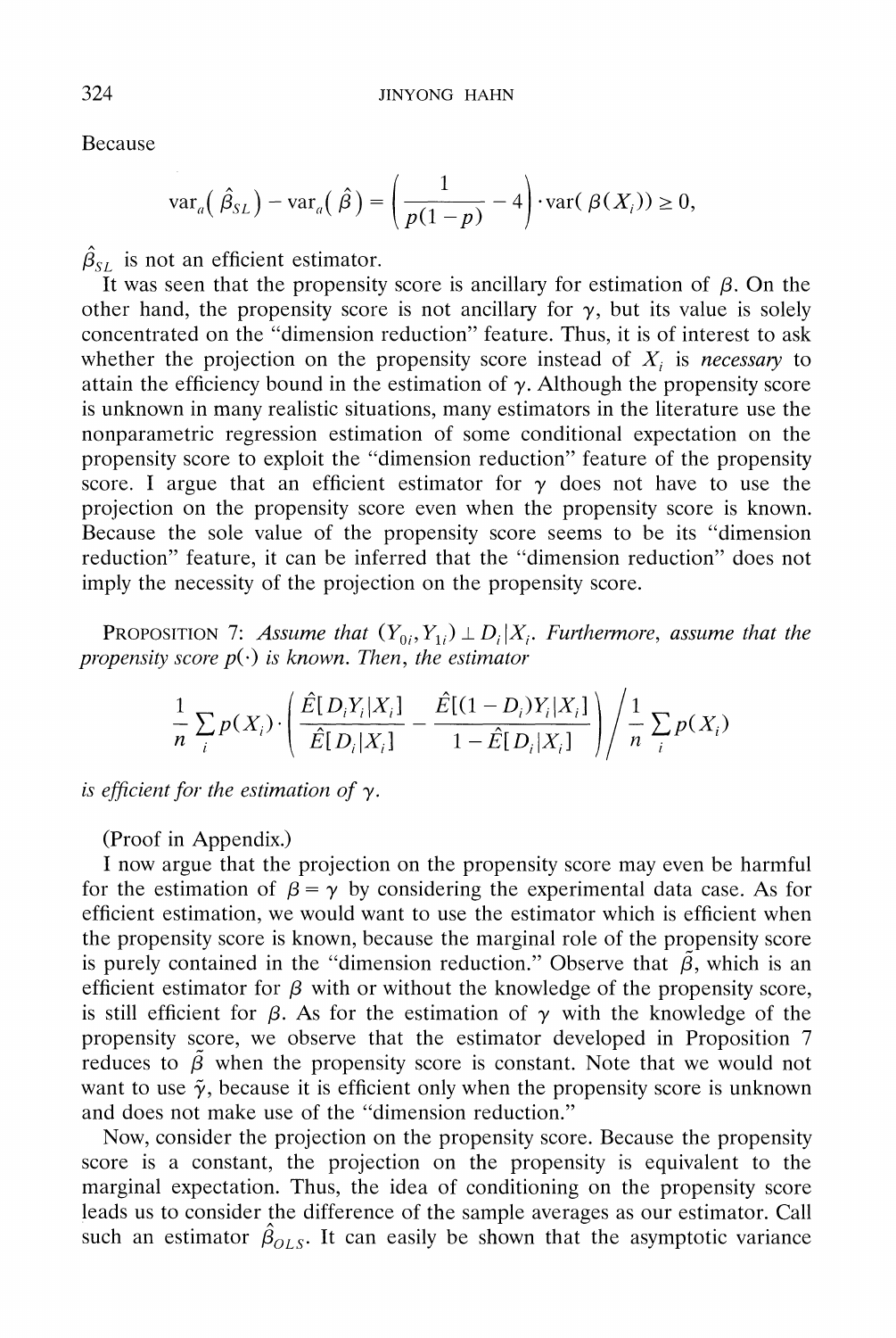$var_a(\hat{\beta}_{OLS})$  of  $\hat{\beta}_{OLS}$  equals

$$
E\left[\frac{\sigma_1^2(X_i)}{p}\right] + E\left[\frac{\sigma_0^2(X_i)}{1-p}\right] + \frac{\text{var}(\beta_1(X_i))}{p} + \frac{\text{var}(\beta_0(X_i))}{1-p}.
$$

Comparing this with the asymptotic variance of  $\hat{\beta}$  or  $\tilde{\beta}$ , we find that

$$
\operatorname{var}_a\left(\hat{\beta}_{OLS}\right) - \operatorname{var}_a\left(\hat{\beta}\right) = \operatorname{var}\left(\sqrt{\frac{1-p}{p}} \beta_1(X_i) + \sqrt{\frac{p}{1-p}} \beta_0(X_i)\right)
$$
  
\n
$$
\geq 0,
$$

and thus  $\hat{\beta}_{OLS}$  is not an efficient estimator.

Comparison of the asymptotic variance of  $\hat{\beta}$  (or  $\tilde{\beta}$ ) and  $\hat{\gamma}$  (or  $\tilde{\gamma}$ ) suggests that **knowledge of the propensity score can help in a subtler way than the mere projection on the propensity score. Consider again the experimental data case**  where  $\beta = \gamma$ . We observe that  $\hat{\beta}$  is efficient whereas  $\hat{\gamma}$  is not. This is due to the fact that we essentially throw away observations with  $D_i = 0$  in the "complete" data analysis. With the knowledge that  $\beta = \gamma$ , we can avoid this loss of **information. It is natural to conjecture that this observation would generalize to the situation where the propensity score is not necessarily constant. Suppose**  that  $p(X_i) = p_0$  for  $X_i \in \mathcal{X}_0$  and  $p(X_i) = p_1$  for  $X_i \in \mathcal{X}_1$ , where  $p_0 \neq p_1$  and  $\mathcal{X}_0 \cup \mathcal{X}_1 = \mathcal{X}$ . Suppose that we classify the observations according to the known propensity score. On each subgroup where the propensity score is equal to  $p_0$ , **say, we can efficiently estimate** 

$$
E[Y_{1i} - Y_{0i} | D_i = 1, p(X_i) = p_0] = E[Y_{1i} - Y_{0i} | p(X_i) = p_0]
$$

by  $\hat{\beta}$ .

Dept. of Economics, University of Pennsylvania, 3718 Locust Walk, Philadelphia, PA 19104-6297, U.S.A.; hahn@econ.sas.upenn.edu

Manuscript received February, 1995; final revision received April, 1997.

### **TECHNICAL APPENDIX**

#### **PROOF OF THEOREM 1**

In calculating the variance bounds of  $\beta$  and  $\gamma$ , I follow the approach of Bickel, Klaassen, Ritov, and Wellner (1993, Section 3.3). First, the tangent space is characterized. The density of  $(Y_0, Y_1, D, X)$ (with respect to some  $\sigma$ -finite measure) is given by

$$
\overline{q}(y_0, y_1, d, x) = f(y_0, y_1 | x) p(x)^d (1 - p(x))^{1 - d} f(x),
$$

where  $f(y_0, y_1|x)$  and  $f(x)$  denote the conditional distribution of  $(Y_0, Y_1)$  given X, and the marginal distribution of  $X$ , respectively. The density of  $(Y, D, X)$  is then equal to

$$
q(y, d, x) = [f_1(y|x)p(x)]^d [f_0(y|x)(1-p(x))]^{1-d} f(x),
$$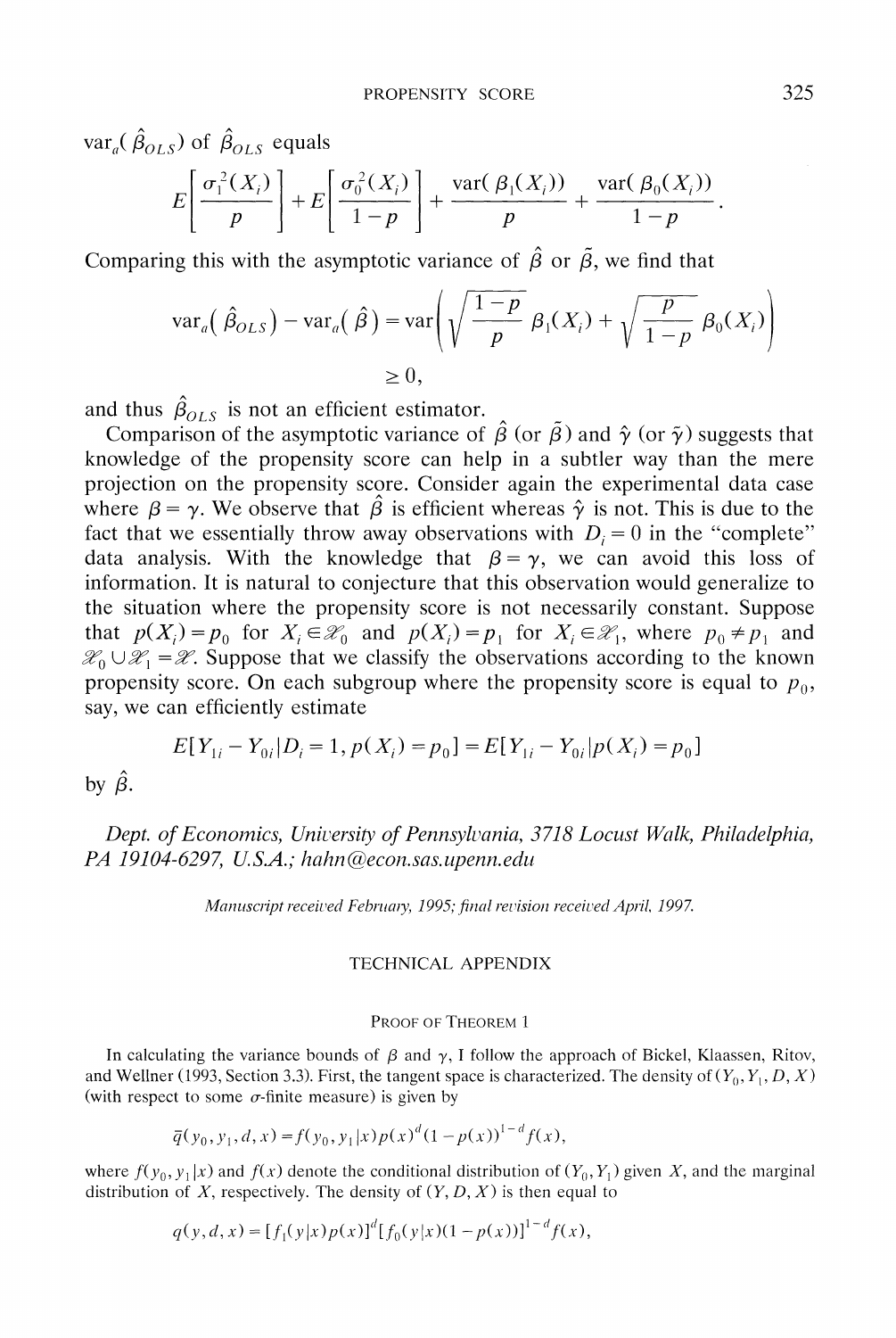# **326 JINYONG HAHN**

where  $f_1(\cdot|x) = f(f(y_0, \cdot|x) dy_0$ , and  $f_0(\cdot|x) = f(\cdot, y_1|x) dy_1$ . Consider a regular parametric submodel

(5) 
$$
[f_1(y|x,\theta)p(x,\theta)]^d[f_0(y|x,\theta)(1-p(x,\theta))]^{1-d}f(x,\theta),
$$

which equals  $q(y, d, x)$  when  $\theta = \theta_0$ . The corresponding score is given by

(6) 
$$
s(d, y, x | \theta) \equiv d \cdot s_1(y | x, \theta) + (1 - d) \cdot s_0(y | x, \theta)
$$

$$
+\frac{d-p(x,\theta)}{p(x,\theta)(1-p(x,\theta))}\cdot\dot{p}(x,\theta)+t(x,\theta),
$$

**where** 

$$
s_1(y|x, \theta) = \frac{d}{d\theta} \log f_1(Y|X, \theta),
$$
  
\n
$$
s_0(y|x, \theta) = \frac{d}{d\theta} \log f_0(Y|X, \theta),
$$
  
\n
$$
\dot{p}(x, \theta) = \frac{d}{d\theta} p(x, \theta),
$$
  
\n
$$
t(x, \theta) = \frac{d}{d\theta} \log f(X, \theta).
$$

**From (6), we obtain** 

$$
\mathcal{S} = \{d \cdot s_1(y|x) + (1-d) \cdot s_0(y|x) + a(x) \cdot (d - p(x)) + t(x)\}\
$$

as the tangent space of this model, where  $f_s(y|x)f_j(y|x)dy = 0$   $\forall x, j = 0, 1, f(x)f(x)dx = 0$ , and  $a(x)$  is any square-integrable measurable function of x.

**Now, the average treatment effect is shown to be pathwise differentiable. For the parametric submodel under consideration, we find that** 

$$
\beta(\theta) = \iint y f_1(y|x,\theta) f(x,\theta) dy dx - \iint y f_0(y|x,\theta) f(x,\theta) dy dx,
$$

**and** 

$$
\gamma(\theta) = \frac{\int [yp(x,\theta)f_1(y|x,\theta)f(x,\theta)\,dy\,dx - \int [yp(x,\theta)f_0(y|x,\theta)f(x,\theta)\,dy\,dx}{\int p(x,\theta)f(x,\theta)\,dx}
$$

**Thus,** 

$$
\frac{\partial \beta(\theta_0)}{\partial \theta} = \iint y s_1(y|x, \theta_0) f_1(y|x) f(x) dy dx + \int \beta_1(x) t(x, \theta_0) f(x) dx
$$

$$
- \iint y s_0(y|x, \theta_0) f_0(y|x) f(x) dy dx - \int \beta_0(x) t(x, \theta_0) f(x) dx,
$$

**and** 

$$
\frac{\partial \gamma(\theta_0)}{\partial \theta} = \frac{\int \int y p(x) s_1(y|x, \theta_0) f_1(y|x) f(x) dy dx}{p} - \frac{\int \int y p(x) s_0(y|x, \theta_0) f_0(y|x) f(x) dy dx}{p} + \frac{\int (\beta(x) - \gamma) \dot{p}(x, \theta_0) f(x) dx}{p} + \frac{\int (\beta(x) - \gamma) p(x) t(x, \theta_0) f(x) dx}{p}.
$$

**Let** 

$$
F_{\beta}(Y, D, X) = \frac{D}{p(X)} \cdot (Y - \beta_1(X)) - \frac{1 - D}{1 - p(X)} \cdot (Y - \beta_0(X)) + \beta(X) - \beta,
$$
  
\n
$$
F_{\gamma}(Y, D, X) = \frac{D}{p} \cdot (Y - \beta_1(X)) - \frac{1 - D}{p} \frac{p(X)}{1 - p(X)} \cdot (Y - \beta_0(X)) + \frac{\beta(X) - \gamma}{p} \cdot (D - p(X)) + \frac{\beta(X) - \gamma}{p} \cdot p(X).
$$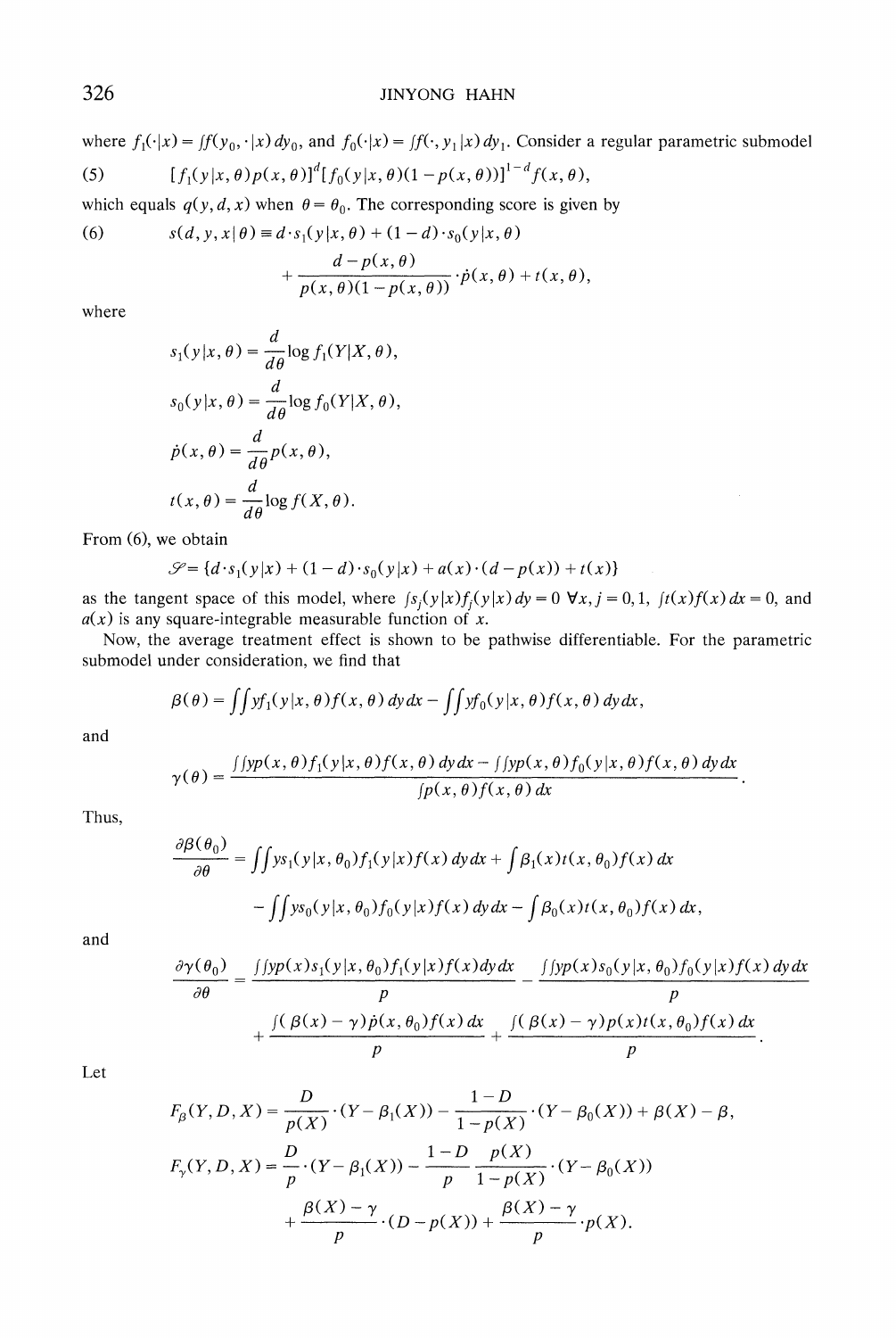**For the parametric submodel whose score is given by (6), we have** 

$$
\frac{\partial \beta(\theta_0)}{\partial \theta} = E[F_{\beta}(Y, D, X) \cdot s(D, Y, X | \theta_0)],
$$

$$
\frac{\partial \gamma(\theta_0)}{\partial \theta} = E[F_{\gamma}(Y, D, X) \cdot s(D, Y, X | \theta_0)],
$$

from which we conclude that  $\beta$  and  $\gamma$  are differentiable parameters.

The variance bounds are the expected squares of the projections of  $F_\beta$  and  $F_\gamma$  on  $\mathscr{S}$ . Because  $F_1, F_2 \in \mathcal{S}$ , the projections on  $\mathcal{S}$  are themselves, and the variance bounds are the expected squares of the projections of  $F_\beta$  and  $F_\gamma$ .

### **PROOF OF THEOREM 2**

**Now the parametric submodel under consideration changes from (5) to** 

$$
[f_1(y|x,\theta)p(x)]^d[f_0(y|x,\theta)(1-p(x))]^{1-d}f(x,\theta).
$$

**Because the score now equals** 

$$
s(d, y, x | \theta) \equiv d \cdot s_1(y | x, \theta) + (1 - d) \cdot s_0(y | x, \theta) + t(x, \theta),
$$

**the tangent space changes to** 

$$
\mathcal{S} = \{d \cdot s_1(y|x) + (1 - d) \cdot s_0(y|x) + t(x)\}.
$$

**We find that** 

$$
\frac{\partial \beta(\theta_0)}{\partial \theta} = E[F_\beta(Y, D, X) \cdot s(D, Y, X | \theta)],
$$

**and** 

$$
\frac{\partial \gamma(\theta_0)}{\partial \theta} = E[F_{\gamma}(Y, D, X) \cdot s(D, Y, X | \theta)],
$$

**for** 

$$
\begin{split} &F_{\beta}(Y,D,X)=\frac{D}{p(X)}(Y-\beta_1(X))-\frac{1-D}{1-p(X)}(Y-\beta_0(X))+\beta(X)-\beta,\\ &F_{\gamma}(Y,D,X)=\frac{D}{p}\cdot(Y-\beta_1(X))-\frac{1-D}{p}\frac{p(X)}{1-p(X)}\cdot(Y-\beta_0(X))+\frac{\beta(X)-\gamma}{p}\cdot p(X). \end{split}
$$

Because  $F_\beta, F_\gamma \in \mathcal{S}$  again, the variance bounds are the expected squares of the projections of  $F_\beta$  and  $F_{\nu}$ .

## **PROOF OF THEOREM 3**

**The regular parametric submodel under consideration now changes to** 

$$
q(y, d, x) = [f_1(y|x, \theta) p(\theta)]^d [f_0(y|x, \theta) (1 - p(\theta))]^{1 - d} f(x, \theta).
$$

**The tangent space is thus equal to** 

$$
\mathcal{S} = \{d \cdot s_1(y|x) + (1-d) \cdot s_0(y|x) + a \cdot (d-p) + t(x)\},\
$$

**where a is real number. We find that** 

$$
\frac{\partial \beta(\theta_0)}{\partial \theta} = E[F_\beta(Y, D, X) \cdot s(D, Y, X | \theta)]
$$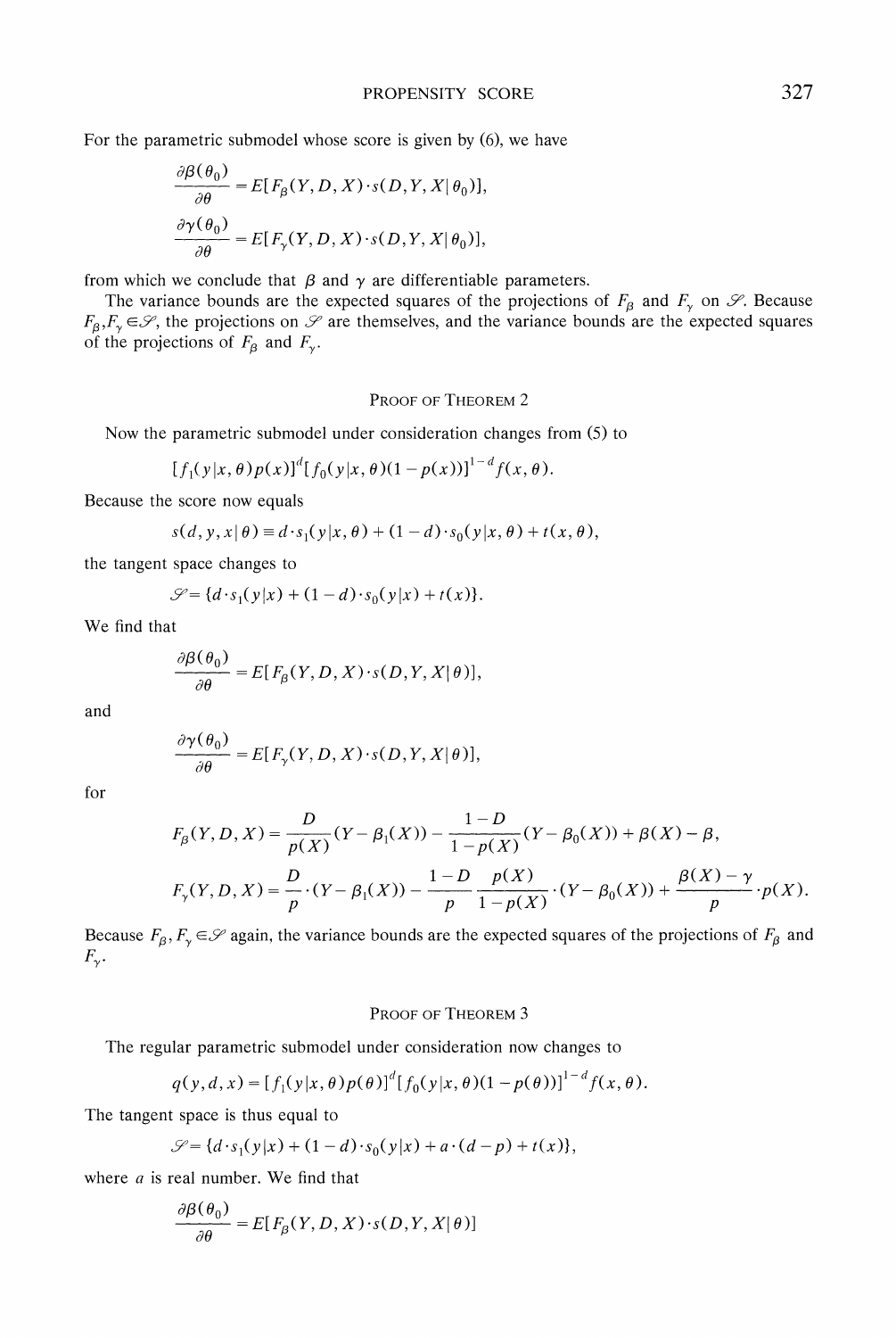**for** 

$$
F_{\beta}(Y, D, X) = \frac{D}{p} \cdot (Y - \beta_1(X)) - \frac{1 - D}{1 - p} \cdot (Y - \beta_0(X)) + \beta(X) - \beta.
$$

Because  $F_{\beta} \in \mathcal{S}$ , we obtain  $E[F_{\beta}^2]$  as the variance bound for  $\beta$ .

### **PROOF OF PROPOSITION 4**

For the general case, we can use Newey's (1994) argument for a heuristic proof. I only consider  $\beta$ and  $\tilde{\gamma}$ . The asymptotic variance of  $\hat{\beta}$  and  $\hat{\gamma}$  can be similarly obtained. First, consider  $\tilde{\beta}$ . This estimator takes the form  $(1/n)\sum_i m(Z_i, \hat{h}_1, \hat{h}_2, \hat{h}_3)$ , where

$$
h_{01}(x) = E[D_i Y_i | X_i = x],
$$
  
\n
$$
h_{02}(x) = E[(1 - D_i)Y_i | X_i = x],
$$
  
\n
$$
h_{03}(x) = E[D_i | X_i = x],
$$

and  $\hat{h}_1, \hat{h}_2, \hat{h}_3$  are their estimators.  $Z_i$  denotes the observation for individual *i*. Let  $h_1(\theta), h_2(\theta), h_3(\theta)$ **denote the corresponding functions under some parametric submodel which equals the true model**  at  $\theta = \theta_0$ . Because  $m(X_i, h_1, h_2, h_3)$  depends on  $h_1, h_2, h_3$  only through their values  $h_1(X_i)$ ,  $h_2(X_i)$ ,  $h_3(X_i)$ , it follows that

$$
\frac{\partial}{\partial \theta} E[m(X_i, h_1(\theta), h_2(\theta), h_3(\theta))] = \frac{\partial}{\partial \theta} E\left[\sum_{j=1}^3 h_j(\theta) \cdot \delta_j(X_i)\right],
$$

**for** 

$$
\delta_j(x) = \frac{\partial}{\partial h_j} m(x, h_1(\theta), h_2(\theta), h_3(\theta))|_{\theta = \theta_0}.
$$

**Notice that** 

$$
\delta_1(x) = \frac{1}{p(x)},
$$
  
\n
$$
\delta_2(x) = -\frac{1}{1 - p(x)},
$$
 and  
\n
$$
\delta_3(x) = -\frac{\beta_1(x)}{p(x)} - \frac{\beta_0(x)}{(1 - p(x))}.
$$

**Newey's (1994) Proposition 4 then suggests that the above estimator has the asymptotic influence function equal to** 

$$
\frac{D_i(Y_{1i} - \beta_1(X_i))}{p(X_i)} - \frac{(1 - D_i)(Y_{0i} - \beta_0(X_i))}{1 - p(X_i)} + (\beta_1(X_i) - \beta_0(X_i) - (\beta_1 - \beta_0)),
$$

so that its asymptotic variance equals the efficiency bound. For  $\tilde{\gamma}$ , Newey's (1994) Proposition 4 **suggests that the numerator has the asymptotic influence function equal to** 

$$
D_i(Y_{1i} - \beta_1(X_i)) - \frac{p(X_i)}{1 - p(X_i)}(1 - D_i)(Y_i - \beta_0(X_i)) + D_i \cdot (\beta_1(X_i) - \beta_0(X_i)) - p\gamma.
$$

Because the denominator has the asymptotic influence function equal to  $D_i - p$ , the asymptotic **influence function of the ratio can be computed by the delta method as equal to** 

$$
\frac{D_i}{p}(Y_{1i} - \beta_1(X_i)) - \frac{1 - D_i}{p} \frac{p(X_i)}{1 - p(X_i)}(Y_{0i} - \beta_0(X_i)) + \frac{D_i}{p}(\beta_1(X_i) - \beta_0(X_i) - \gamma),
$$

**and the asymptotic variance of this estimator equals the efficiency bound.**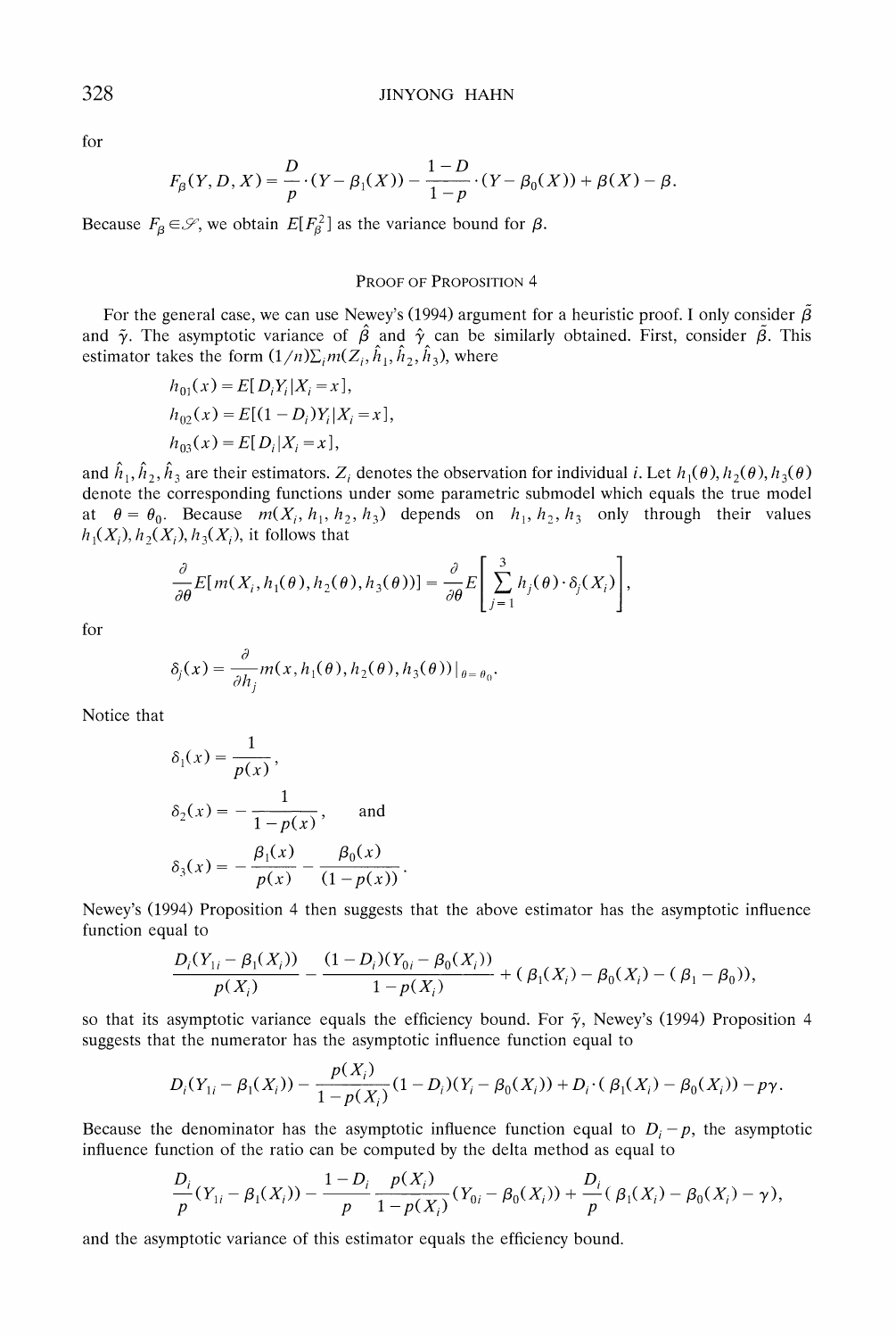### **PROOF OF THEOREM 6**

I only consider  $\tilde{\beta}$ . The rest can be shown similarly. First, I introduce some notation. For a vector of function  $f(x)$ , let

$$
|f(x)|_d = \max_{|\lambda| \le d} \max_{x \in \mathcal{X}} |\partial^{\lambda} f(x)|,
$$

where  $\mathscr X$  is the support of  $X_i$ . We also let

$$
\zeta_d(K) = \sup_{|\lambda|=d, x \in \mathcal{D}} |\partial^{\lambda} p^{K}(x)|.
$$

**In what follows, C denotes a generic constant.** 

**To show that the series estimation based imputation estimator is efficient, it suffices to show that the following conditions taken from Newey (1994) are satisfied:** 

1.  $E[u_{ki}^2|X_i]$  is bounded for  $k = 1, 2, 3$ .

2. (i) The smallest eigenvalue of  $E[p^{K}(X_i)p^{K}(X_i)]$  is bounded away from zero uniformly in K; (ii)  $p^{K}(x)$  is a subvector of  $p^{K+1}(x)$  for all K; (iii) for each K, there is some nonzero  $\bar{\pi}$  such that  $\overline{\pi}^{\prime} p^{K}(x)$  is a nonzero constant on the support of  $X_i$ .

**3.** For each nonnegative integer d, if  $|g(x)|_d$  is finite then there are constants C,  $\alpha_d > 0$  such that for all K there is  $\pi$  with  $|g(x) - p^{K}(x)\pi|_{d} \leq CK^{-\alpha_d}$ .

**4. (i) There is a function**  $D(z, h)$  **linear in h such that for all h with**  $|h - h_0|_0$  **sufficiently small,** 

$$
|m(z,h)-m(z,h_0)-D(z,h-h_0)|_0\leq b(z)|h-h_0|_0^2;
$$

(ii) 
$$
E[b(Z_i)]\zeta_d(K)[(K/n)^{1/2} + K^{-\alpha}] \to 0
$$

**and** 

$$
E[b(Z_0)]\sqrt{n}\,\zeta_d(K)^2[K/n+K^{-2\alpha}]\to 0.
$$

5. There is  $b(z)$ ,  $d > 0$  such that  $E[b(Z_i)^2] < \infty$ ,  $|D(z, g)|_0 \le b(z)|g|_d$ , and

$$
\big(\Sigma_{k=1}^K|p_{kK}|_d^2\big)^{1/2}\times \big[(K/n)^{1/2}+K^{-\alpha}\big]\to 0
$$

6. (i) There is  $\delta(x)$  such that  $E[D(z, g)] = E[\delta(X_i)g(X_i)]$  for all g; (ii) for each K there are  $\pi_K$ **such that** 

$$
n \cdot E[|\delta(X_i) - \xi_K p^K(X_i)|_0^2] \cdot E[|g(X_i) - \pi_K p^K(X_i)|_0^2] \to 0,
$$
  
\n
$$
\zeta_0(K)^4 K/n \to 0, \quad \zeta_0(K)^2 E[|g(X_i) - \pi_K p^K(X_i)|_0^2] \to 0,
$$
  
\n
$$
E[|\delta(X_i) - \xi_K p^K(X_i)|_0^2] \to 0.
$$

**Except for condition 4 (i), these conditions are equivalent to Newey's (1994) Assumptions 6.1-6.6. Newey's Assumption 6.4 (i) is replaced by his Assumption 5.1 (i), because the former is stronger than necessary for obtaining asymptotic normality: he makes the assumption to make the proof of the consistency of the asymptotic variance estimator easier. Newey's (1994, Theorem 6.1) shows that the semiparametric estimator is asymptotically normal under these conditions.** 

**I will verify that these conditions are satisfied. Condition 1 is satisfied by hypothesis. By Lemma**  A.15 of Newey (1995), condition 2 is satisfied by  $p_{kk}(x)$  equal to the products of polynomials that are orthonormal with respect to  $\prod_{j=1}^{r}[(x-x_{lj})(x_{uj}-x)]^{v}$  with  $\zeta_{d}(K) \leq CK^{1+v+2d}$  and  $|p_{kK}(x)|_{d} \leq$  $CK^{5+\nu+2d}$ . By Lemma. A.13 of Newey (1995), condition 3 is satisfied with  $\alpha_d$  equal to any positive constant. Because  $p(x)$  is bounded away from 0 and 1, for h sufficiently close to  $h_0$ , condition 4(i) is **satisfied with** 

$$
D(z, h - h_0) = \frac{h_1 - h_{01}}{h_{03}} - \frac{h_2 - h_{02}}{h_{03}} - \left[\frac{h_{01}}{h_{03}^2} + \frac{h_{02}}{(1 - h_{03})^2}\right] (h_3 - h_{03})
$$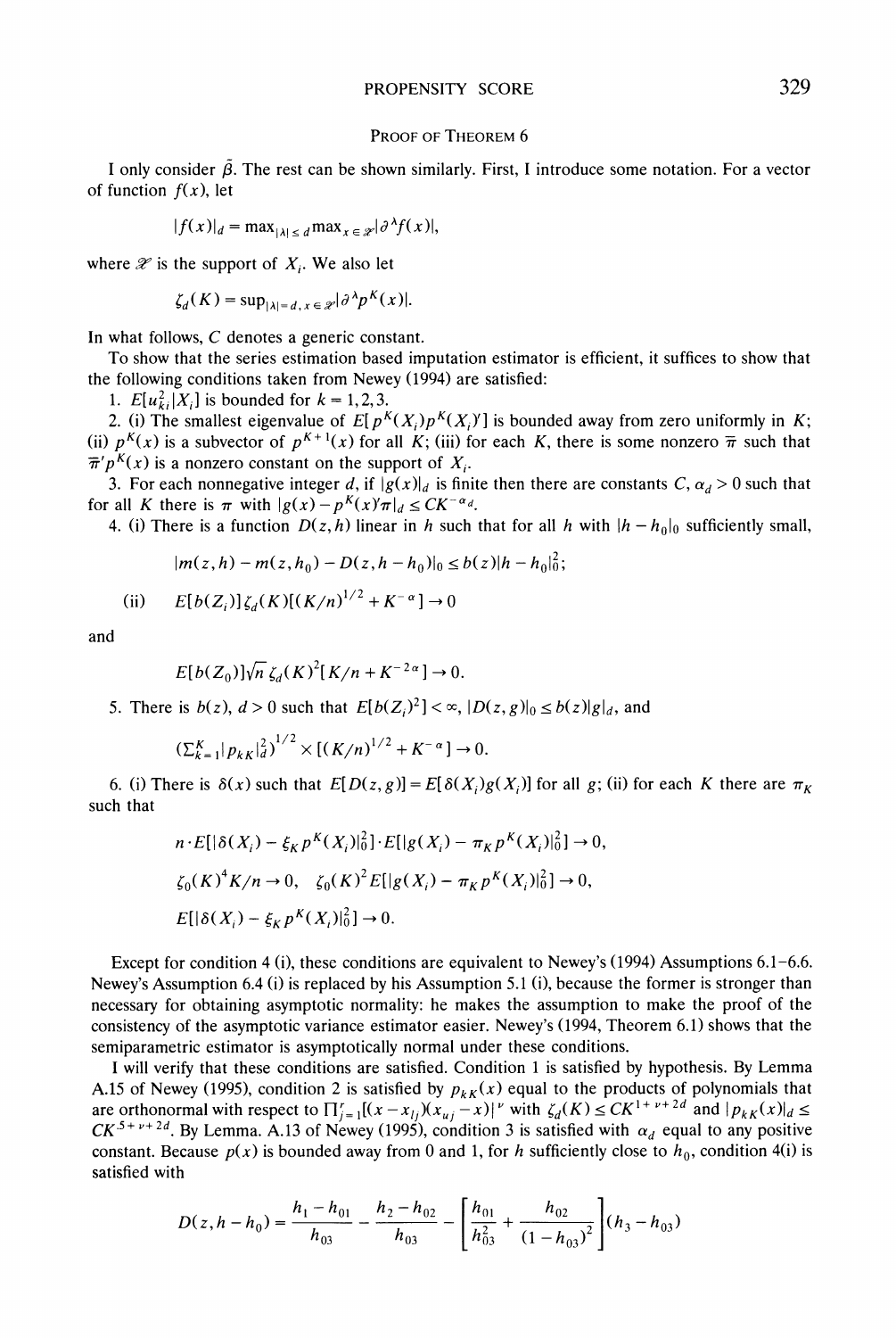**and** 

$$
b(z) = C(1 + |\beta_1(x)| + |\beta_0(x)|).
$$

**Also observe that** 

$$
\zeta_0(K) \cdot \left[ \left( \frac{K}{n} \right)^{1/2} + K^{-\alpha} \right] = O \left( \left( \frac{K^{3+\nu}}{n} \right)^{1/2} + K^{1+\delta-\alpha} \right) \to 0, \quad \text{and}
$$
  

$$
\sqrt{n} \zeta_0(K)^2 \left[ \frac{K}{n} + K^{-2\alpha} \right] = O \left( \frac{K^{3+\nu}}{n^{1/2}} + K^{2+2\nu-2\alpha} \right) \to 0
$$

if we take  $\alpha > 1 + \nu$ . For condition 5, note that

$$
|D(z, g)| \le C(1 + |\beta_1(x)| + |\beta_0(x)|) |g|_1, \text{ and}
$$
  

$$
\left(\sum_{k=1}^K |p_{kk}|_1^2\right)^{1/2} \left[\left(\frac{K}{n}\right)^{1/2} + K^{-\alpha}\right] = CK^{2.5+\nu} \cdot \left[\left(\frac{K}{n}\right)^{1/2} + K^{-\alpha}\right]
$$
  

$$
= O\left[\left(\frac{K^{7+2\nu}}{n^{1/2}}\right)^{1/2} + K^{1+\nu-\alpha}\right] \to 0.
$$

**For condition 6, note that** 

$$
E[D(Z_i, g)] = E[\delta(X_i)g(X_i)] \quad \text{for}
$$

$$
\delta(x) = \left(\frac{1}{p(x)}, -\frac{1}{1-p(x)}, -\frac{\beta_1(x)}{p(x)} - \frac{\beta_0(x)}{1-p(x)}\right).
$$

Because  $\delta(x)$  is continuously differentiable of all orders, by Lorentz (1986, Theorem 8), there exist  $\pi_K$  and  $\xi_K$  such that

$$
E[|\delta(X_i) - \xi_K p^K(X_i)|_0^2] = O(K^{-2\alpha}) \to 0 \text{ and}
$$
  

$$
E[|g(X_i) - \pi_K p^K(X_i)|_0^2] = O(K^{-2\alpha}) \to 0.
$$

**We have** 

$$
n \cdot E[|\delta(X_i) - \xi_K p^K(X_i)|_0^2] \cdot E[|g(X_i) - \pi_K p^K(X_i)|_0^2] = O(nK^{-4\alpha}) \to 0,
$$
  

$$
\zeta_0(K)^4 \frac{K}{n} = O\left(\frac{K^{5+4\nu}}{n}\right) \to 0,
$$
  

$$
\zeta_0(K)^2 E[|g(X_i) - \pi_K p^K(X_i)|_0^2] = O(K^{2+2\nu - 2\alpha}) \to 0
$$

if we take  $\alpha$  sufficiently large.

### **PROOF OF PROPOSITION 7**

**Newey's (1994) Proposition 4 suggests that the numerator has the asymptotic influence function equal to** 

$$
D_i(Y_{1i} - \beta_1(X_i)) - \frac{p(X_i)}{1 - p(X_i)}(1 - D_i)(Y_i - \beta_0(X_i)) + p(X_i) \cdot (\beta_1(X_i) - \beta_0(X_i)) - p\gamma.
$$

Because the denominator has the asymptotic influence function equal to  $p(X_i) - p$ , we can use the **delta method to obtain the asymptotic influence function,** 

$$
\frac{D_i}{p}(Y_{1i} - \beta_1(X_i)) - \frac{1 - D_i}{p} \frac{p(X_i)}{1 - p(X_i)} (Y_{0i} - \beta_0(X_i)) + \frac{p(X_i)}{p} (\beta_1(X_i) - \beta_0(X_i) - \gamma).
$$

The asymptotic variance of this estimator equals the efficiency bound.